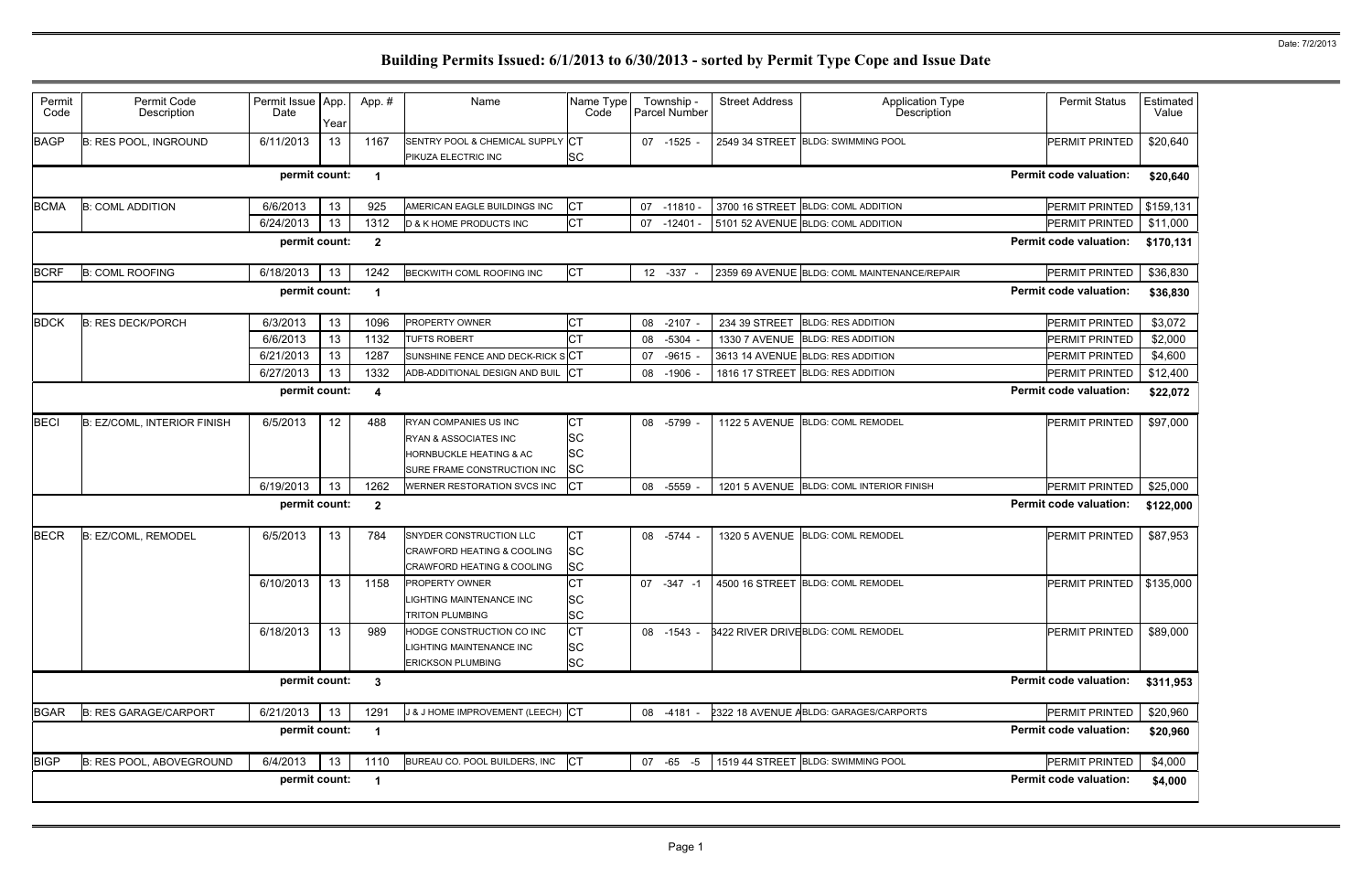| Permit<br>Code | Permit Code<br>Description       | Permit Issue   App.<br>Date | Year | App.#      | Name                              | Name Type<br>Code |    | Township -<br>Parcel Number | <b>Street Address</b> | <b>Application Type</b><br>Description                   | <b>Permit Status</b>          | Estimated<br>Value |
|----------------|----------------------------------|-----------------------------|------|------------|-----------------------------------|-------------------|----|-----------------------------|-----------------------|----------------------------------------------------------|-------------------------------|--------------------|
| <b>BMAR</b>    | <b>B: RES MAINTENANCE/REPAIR</b> | 6/3/2013                    | 13   | 1084       | QC GENERAL, INC                   | СT                | 08 | -3297 -                     |                       | 1927 24 STREET BLDG: RES MAINTENANCE/REPAIR              | FINAL INSPECTION              | \$995              |
|                |                                  | 6/4/2013                    | 13   | 1106       | <b>PROPERTY OWNER</b>             | <b>CT</b>         | 08 | $-8083 -$                   |                       | 2755 12 AVENUE BLDG: RES MAINTENANCE/REPAIR              | PERMIT PRINTED                | \$500              |
|                |                                  | 6/5/2013                    | 13   | 1125       | <b>PROPERTY OWNER</b>             | СT                | 08 | $-4920 -$                   |                       | 1410 11 STREET BLDG: COML MAINTENANCE/REPAIR             | PERMIT PRINTED                | \$500              |
|                |                                  | 6/12/2013                   | 13   | 1179       | HANELL COMPANY, DANIEL L          | <b>CT</b>         | 07 | $-2416 - 1$                 |                       | 3426 38 STREET BLDG: RES MAINTENANCE/REPAIR              | PERMIT PRINTED                | \$2,625            |
|                |                                  | 6/17/2013                   | 13   | 1211       | <b>MOELLER CONSTRUCTION</b>       | <b>CT</b>         | 08 | -7674 -                     |                       | 00 WEST 7 AVENUBLDG: RES MAINTENANCE/REPAIR              | PERMIT PRINTED                | \$1,230            |
|                |                                  | 6/17/2013                   | 13   | 1209       | MOELLER CONSTRUCTION              | <b>CT</b>         | 08 | -7690 -B                    |                       | 1122 16 AVENUE BLDG: RES MAINTENANCE/REPAIR              | PERMIT PRINTED                | \$970              |
|                |                                  | 6/17/2013                   | 13   | 1228       | I.T.S. CONSTRUCTION               | <b>CT</b>         | 08 | $-8160 -$                   |                       | 2714 11 AVENUE EBLDG: RES MAINTENANCE/REPAIR             | PERMIT PRINTED                | \$900              |
|                |                                  | 6/19/2013                   | 13   | 1268       | <b>PROPERTY OWNER</b>             | <b>CT</b>         | 08 | $-463 -$                    |                       | 1050 31 STREET BLDG: RES MAINTENANCE/REPAIR              | PERMIT PRINTED                | \$500              |
|                |                                  |                             |      |            | <b>PROPERTY OWNER</b>             |                   |    |                             |                       |                                                          |                               |                    |
|                |                                  | 6/20/2013                   | 13   | 1279       | PETER MCDERMOTT CONSTRUCTIONCT    |                   | 08 | $-1334 -$                   |                       | 11 AVENUE COUR BLDG: RES MAINTENANCE/REPAIR              | PERMIT PRINTED                | \$3,500            |
|                |                                  | 6/26/2013                   | 13   | 1326       | THE 180 ZONE INC DBA EAST GATE CT |                   |    |                             |                       | 08 -6461 -68 3128 14 STREET BLDG: RES MAINTENANCE/REPAIR | PERMIT PRINTED                | \$8,100            |
|                |                                  | permit count:               |      | 10         |                                   |                   |    |                             |                       |                                                          | <b>Permit code valuation:</b> | \$19,820           |
| <b>BRML</b>    | <b>B: RES REMODEL</b>            | 6/5/2013                    | 13   | 1124       | <b>BIRMINGHAM ELECTRIC, TOM</b>   | <b>CT</b>         | 07 | -6864                       | 3004 26 STREET        | <b>BLDG: RES REMODEL</b>                                 | PERMIT PRINTED                | \$1,400            |
|                |                                  | 6/11/2013                   | 13   | 1164       | <b>PROPERTY OWNER</b>             | <b>CT</b>         | 08 | $-2866$                     |                       | 2112 6 AVENUE BLDG: RES REMODEL                          | PERMIT PRINTED                | \$1,000            |
|                |                                  | 6/13/2013                   | 13   | 1199       | WOOD HOME RENOVATIONS             | <b>CT</b>         | 08 | $-2566$                     |                       | 1919 11 STREET BLDG: RES REMODEL                         | PERMIT PRINTED                | \$3,600            |
|                |                                  |                             |      |            | <b>EWERT PLUMBING</b>             | <b>SC</b>         |    |                             |                       |                                                          |                               |                    |
|                |                                  | 6/24/2013                   | 13   | 1297       | ZELNIO CONSTRUCTION, JOHN         | <b>CT</b>         |    | 08 -506 -                   | 904 37 STREET         | <b>BLDG: RES REMODEL</b>                                 | PERMIT PRINTED                | \$2,000            |
|                |                                  |                             |      |            | MAHIEU ELECTRIC CO INC            | <b>SC</b>         |    |                             |                       |                                                          |                               |                    |
|                |                                  | 6/25/2013                   | 13   | 1317       | PITZER CONSTRUCTION, JERRY        | <b>CT</b>         |    | 08 -7582 -                  | 423 48 STREET         | <b>BLDG: RES MAINTENANCE/REPAIR</b>                      | PERMIT PRINTED                | \$16,820           |
|                |                                  | permit count:               |      | $\sqrt{5}$ |                                   |                   |    |                             |                       |                                                          | <b>Permit code valuation:</b> | \$24,820           |
| <b>BRRF</b>    | <b>B: RES ROOFING</b>            | 6/3/2013                    | 13   | 1079       | <b>PROPERTY OWNER</b>             | <b>CT</b>         |    | 07 -11707 -                 |                       | 2 11 AVENUE PLABLDG: RES MAINTENANCE/REPAIR              | PERMIT PRINTED                | \$3,480            |
|                |                                  | 6/3/2013                    | 13   | 1073       | MOELLER CONSTRUCTION              | <b>CT</b>         | 08 | $-2168$ -B                  |                       | 3902 4 AVENUE BLDG: RES MAINTENANCE/REPAIR               | PERMIT PRINTED                | \$3,000            |
|                |                                  | 6/3/2013                    | 13   | 1080       | R.A. CONSTRUCTION                 | <b>CT</b>         | 08 | $-3018$                     | 2526 4 STREET         | <b>BLDG: RES MAINTENANCE/REPAIR</b>                      | PERMIT PRINTED                | \$3,200            |
|                |                                  | 6/3/2013                    | 13   | 1077       | PROPERTY OWNER                    | <b>CT</b>         | 08 | $-5787 -$                   | 619 13 STREET         | <b>BLDG: RES MAINTENANCE/REPAIR</b>                      | FINAL INSPECTION              | \$2,000            |
|                |                                  | 6/3/2013                    | 13   | 1087       | WIRTALA CONSTRUCTION INC, PAUL CT |                   | 08 | $-6738 - A$                 |                       | 1837 24 AVENUE BLDG: RES MAINTENANCE/REPAIR              | PERMIT PRINTED                | \$2,850            |
|                |                                  | 6/4/2013                    | 13   | 1107       | BILL'S HOME IMPROVEMENT           | <b>CT</b>         |    |                             |                       | 07 -11288 - 2121 44 STREET BLDG: RES MAINTENANCE/REPAIR  | PERMIT PRINTED                | \$4,300            |
|                |                                  | 6/4/2013                    | 13   | 1102       | <b>BATES ROOFING</b>              | <b>CT</b>         | 07 | -13136 -                    |                       | 9 55 STREET COLBLDG: RES MAINTENANCE/REPAIR              | PERMIT PRINTED                | \$7,975            |
|                |                                  | 6/4/2013                    | 13   | 1104       | HANELL COMPANY, DANIEL L          | <b>CT</b>         | 08 | $-3040 -1$                  |                       | 2333 4 STREET BLDG: RES MAINTENANCE/REPAIR               | <b>FINAL INSPECTION</b>       | \$5,974            |
|                |                                  | 6/4/2013                    | 13   | 1109       | <b>PROPERTY OWNER</b>             | <b>CT</b>         | 08 | $-8391 -$                   | 2103 3 STREET         | <b>BLDG: RES MAINTENANCE/REPAIR</b>                      | PERMIT PRINTED                | \$960              |
|                |                                  | 6/5/2013                    | 13   | 1122       | <b>PROPERTY OWNER</b>             | <b>CT</b>         | 07 | $-12108 -$                  |                       | 3902 32 AVENUE BLDG: RES MAINTENANCE/REPAIR              | PERMIT PRINTED                | \$500              |
|                |                                  | 6/6/2013                    | 13   | 1129       | CHRISTENSEN CONSTRUCTION, RUSCT   |                   | 07 | $-107$                      |                       | 1854 27 STREET BLDG: RES MAINTENANCE/REPAIR              | PERMIT PRINTED                | \$11,130           |
|                |                                  | 6/6/2013                    | 13   | 1126       | <b>BATES ROOFING</b>              | <b>CT</b>         | 07 | -11806 -                    |                       | 4420 26 AVENUE BLDG: RES MAINTENANCE/REPAIR              | PERMIT PRINTED                | \$8,970            |
|                |                                  | 6/6/2013                    | 13   | 1128       | PETERSON CONSTRUCTION, JODY       | <b>CT</b>         | 07 | $-14559$                    |                       | 5 55 STREET COLBLDG: RES MAINTENANCE/REPAIR              | PERMIT PRINTED                | \$12,200           |
|                |                                  | 6/6/2013                    | 13   | 1133       | IOWA HOME SOLUTIONS, INC          | <b>CT</b>         | 08 | $-6346 -$                   |                       | 1010 24 STREET BLDG: RES MAINTENANCE/REPAIR              | PERMIT PRINTED                | \$2,265            |
|                |                                  | 6/6/2013                    | 13   | 1130       | <b>PROPERTY OWNER</b>             | <b>CT</b>         | 08 | -7447 -                     |                       | 2114 12 STREET BLDG: RES MAINTENANCE/REPAIR              | PERMIT PRINTED                | \$5,790            |
|                |                                  | 6/6/2013                    | 13   | 1131       | C A JOHNSON AND SONS              | <b>CT</b>         | 08 | $-9023 -$                   |                       | 2532 10 AVENUE BLDG: RES MAINTENANCE/REPAIR              | PERMIT PRINTED                | \$6,800            |
|                |                                  | 6/7/2013                    | 13   | 1139       | A+ ROOFING & SIDING CO. FORMER CT |                   | 08 | $-6699 - 61$                |                       | 543 29 AVENUE BLDG: RES MAINTENANCE/REPAIR               | PERMIT PRINTED                | \$1,500            |
|                |                                  | 6/10/2013                   | 13   | 1147       | ACKERLAND CONSTRUCTION, JOSHUCT   |                   | 07 | -10769 -                    |                       | 3423 45 STREET BLDG: RES MAINTENANCE/REPAIR              | PERMIT PRINTED                | \$6,700            |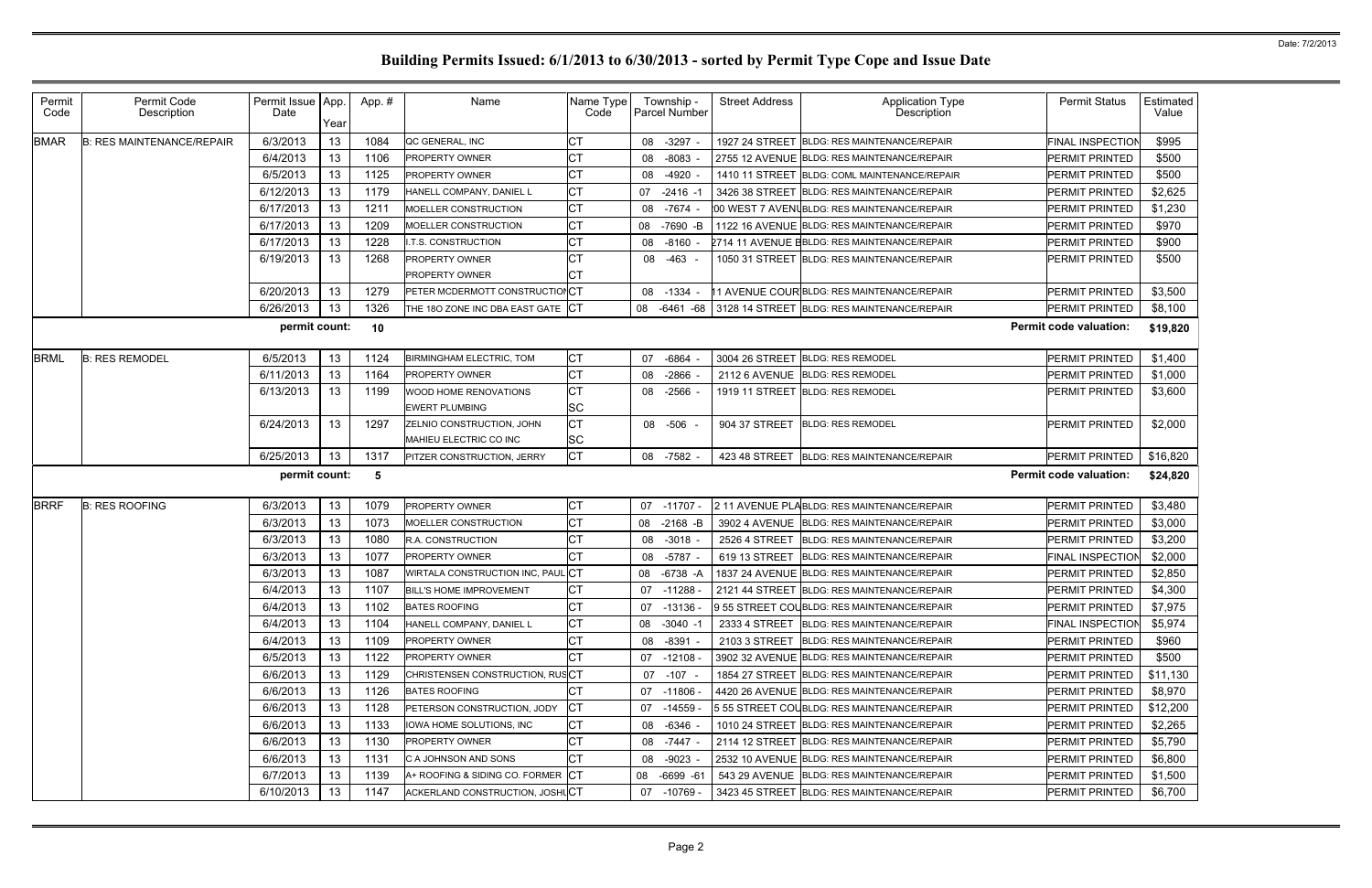| Permit      | Permit Code           | Permit Issue | App  | App.# | Name                                   | Name Type  | Township -         | <b>Street Address</b> | <b>Application Type</b>                      | <b>Permit Status</b> | Estimated |
|-------------|-----------------------|--------------|------|-------|----------------------------------------|------------|--------------------|-----------------------|----------------------------------------------|----------------------|-----------|
| Code        | Description           | Date         | Year |       |                                        | Code       | Parcel Number      |                       | Description                                  |                      | Value     |
| <b>BRRF</b> | <b>B: RES ROOFING</b> | 6/10/2013    | 13   | 1154  | A+ ROOFING & SIDING CO. FORMER         | CT         | 07<br>$-11289$     | 2123 44 STREET        | <b>BLDG: RES MAINTENANCE/REPAIR</b>          | PERMIT PRINTED       | \$3,680   |
|             |                       | 6/10/2013    | 13   | 1153  | <b>JANSEN AND WHITE HOME</b>           | <b>CT</b>  | $-13319$<br>07     | 3406 8 STREET         | <b>BLDG: RES MAINTENANCE/REPAIR</b>          | PERMIT PRINTED       | \$9,690   |
|             |                       | 6/10/2013    | 13   | 1155  | FITZPATRICK'S HOME REMODELING CT       |            | $-617$<br>07       | 1901 36 STREET        | <b>BLDG: RES MAINTENANCE/REPAIR</b>          | PERMIT PRINTED       | \$8,320   |
|             |                       | 6/10/2013    | 13   | 1148  | <b>ACKERLAND CONSTRUCTION, JOSHLCT</b> |            | -6433<br>07        | 1106 39 STREET        | BLDG: RES MAINTENANCE/REPAIR                 | FINAL INSPECTION     | \$4,270   |
|             |                       | 6/10/2013    | 13   | 1159  | <b>BEST ROOFING, THE</b>               | <b>CT</b>  | $-8188$<br>07      |                       | 5309 28 AVENUE BLDG: RES MAINTENANCE/REPAIR  | PERMIT PRINTED       | \$4,150   |
|             |                       | 6/10/2013    | 13   | 1157  | <b>IOSSI CONSTRUCTION</b>              | IСТ        | $-3576$<br>08      |                       | 1132 24 AVENUE BLDG: RES MAINTENANCE/REPAIR  | PERMIT PRINTED       | \$8,465   |
|             |                       | 6/10/2013    | 13   | 1156  | <b>SOCO ROOFING INC</b>                | <b>CT</b>  | $-6892$<br>08      |                       | 1428 23 AVENUE BLDG: RES MAINTENANCE/REPAIR  | PERMIT PRINTED       | \$6,580   |
|             |                       | 6/11/2013    | 13   | 1165  | <b>BATES ROOFING</b>                   | <b>CT</b>  | $-8058$<br>07      | 2719 35 STREET        | BLDG: RES MAINTENANCE/REPAIR                 | PERMIT PRINTED       | \$11,950  |
|             |                       | 6/11/2013    | 13   | 1168  | <b>BUCKSHOT EXTER AKA RASMUSSENCT</b>  |            | $-2561 - 15$<br>08 | 3223 11 AVENUE        | <b>BLDG: RES MAINTENANCE/REPAIR</b>          | PERMIT PRINTED       | \$4,480   |
|             |                       | 6/12/2013    | 13   | 1182  | <b>_OMMELL MICHAEL</b>                 | <b>CT</b>  | $-7320 -$<br>07    |                       | 1521 11 AVENUE EBLDG: RES MAINTENANCE/REPAIR | PERMIT PRINTED       | \$5,300   |
|             |                       | 6/12/2013    | 13   | 1178  | HANELL COMPANY, DANIEL L               | <b>CT</b>  | $-2272$<br>08      | <b>520 17 AVENUE</b>  | <b>BLDG: RES MAINTENANCE/REPAIR</b>          | PERMIT PRINTED       | \$8,035   |
|             |                       | 6/12/2013    | 13   | 1176  | <b>MOELLER CONSTRUCTION</b>            | <b>CT</b>  | -5620<br>08        | 1436 13 STREET        | BLDG: RES MAINTENANCE/REPAIR                 | PERMIT PRINTED       | \$2,980   |
|             |                       | 6/13/2013    | 13   | 1197  | <b>PROPERTY OWNER</b>                  | <b>CT</b>  | $-1242$<br>08      | 1102 12 STREET        | <b>BLDG: RES MAINTENANCE/REPAIR</b>          | PERMIT PRINTED       | \$2,640   |
|             |                       | 6/13/2013    | 13   | 1203  | <b>CREW ROOFING</b>                    | <b>CT</b>  | $-6470 -$<br>08    | <b>5407 7 AVENUE</b>  | <b>BLDG: RES MAINTENANCE/REPAIR</b>          | FINAL INSPECTION     | \$4,000   |
|             |                       | 6/17/2013    | 13   | 1219  | <b>BATES ROOFING</b>                   | <b>CT</b>  | $-11472$<br>07     | 3532 60 STREET        | <b>BLDG: RES MAINTENANCE/REPAIR</b>          | PERMIT PRINTED       | \$17,200  |
|             |                       | 6/17/2013    | 13   | 1221  | ADVANCED CONST & IMPROVEMENT CT        |            | $-1383$<br>07      | 2350 31 STREET        | <b>BLDG: RES MAINTENANCE/REPAIR</b>          | PERMIT PRINTED       | \$5,000   |
|             |                       | 6/17/2013    | 13   | 1231  | <b>PROPERTY OWNER</b>                  | <b>CT</b>  | $-1401 -$<br>07    | 2428 31 STREET        | <b>BLDG: RES MAINTENANCE/REPAIR</b>          | PERMIT PRINTED       | \$1,200   |
|             |                       | 6/17/2013    | 13   | 1215  | A+ ROOFING & SIDING CO. FORMER         | <b>ICT</b> | $-6274$<br>07      | 2408 47 STREET        | <b>BLDG: RES MAINTENANCE/REPAIR</b>          | PERMIT PRINTED       | \$2,500   |
|             |                       | 6/17/2013    | 13   | 1216  | A+ ROOFING & SIDING CO. FORMER         |            | $-7309$<br>07      |                       | 1510 11 AVENUE ABLDG: RES MAINTENANCE/REPAIR | PERMIT PRINTED       | \$3,500   |
|             |                       | 6/17/2013    | 13   | 1220  | <b>BATES ROOFING</b>                   |            | $-9142 -$<br>07    |                       | 3820 32 AVENUE BLDG: RES MAINTENANCE/REPAIR  | PERMIT PRINTED       | \$6,210   |
|             |                       | 6/17/2013    | 13   | 1218  | QC GENERAL, INC                        | <b>CT</b>  | $-1790$<br>08      | 5201 8 AVENUE         | <b>BLDG: RES MAINTENANCE/REPAIR</b>          | PERMIT PRINTED       | \$3,900   |
|             |                       | 6/17/2013    | 13   | 1224  | ADVANCED CONST & IMPROVEMENTCT         |            | $-8423$<br>08      | 1716 28 AVENUE        | <b>BLDG: RES MAINTENANCE/REPAIR</b>          | PERMIT PRINTED       | \$5,000   |
|             |                       | 6/17/2013    | 13   | 1223  | ADVANCED CONST & IMPROVEMENT CT        |            | $-8981$<br>08      | 2448 2 STREET         | <b>BLDG: RES MAINTENANCE/REPAIR</b>          | PERMIT PRINTED       | \$6,000   |
|             |                       | 6/18/2013    | 13   | 1246  | MOELLER CONSTRUCTION                   | СT         | $-3061 - 9$<br>08  | 1514 ELM LANE         | <b>BLDG: RES MAINTENANCE/REPAIR</b>          | PERMIT PRINTED       | \$3,100   |
|             |                       | 6/18/2013    | 13   | 1239  | <b>BILL'S HOME IMPROVEMENT</b>         | СT         | $-3341 -$<br>08    | 1912 23 STREET        | <b>BLDG: RES MAINTENANCE/REPAIR</b>          | PERMIT PRINTED       | \$3,500   |
|             |                       | 6/19/2013    | 13   | 1249  | WIRTALA CONSTRUCTION INC, PAUL CT      |            | -7663<br>07        |                       | 2514 23 AVENUE ABLDG: RES MAINTENANCE/REPAIR | PERMIT PRINTED       | \$7,040   |
|             |                       | 6/19/2013    | 13   | 1263  | MOELLER CONSTRUCTION                   | <b>CT</b>  | $-1754$<br>08      |                       | 1132 25 STREET BLDG: RES MAINTENANCE/REPAIR  | PERMIT PRINTED       | \$9,750   |
|             |                       | 6/20/2013    | 13   | 1274  | <b>PROPERTY OWNER</b>                  | <b>CT</b>  | 07 -6681 -         |                       | 1400 39 STREET BLDG: RES MAINTENANCE/REPAIR  | PERMIT PRINTED       | \$1,680   |
|             |                       | 6/21/2013    | 13   | 1290  | PRODUCTION SERVICES OF THE Q.CCT       |            | -695<br>08         |                       | 1178 25 STREET BLDG: RES MAINTENANCE/REPAIR  | PERMIT PRINTED       | \$7,000   |
|             |                       | 6/24/2013    | 13   | 1309  | <b>IOSSI CONSTRUCTION</b>              | <b>CT</b>  | 07 -14222 -        |                       | 3 56 STREET COLBLDG: RES MAINTENANCE/REPAIR  | PERMIT PRINTED       | \$11,798  |
|             |                       | 6/24/2013    | 13   | 1292  | <b>CREW ROOFING</b>                    | <b>CT</b>  | $-915 - B$<br>07   |                       | 1806 41 STREET BLDG: RES MAINTENANCE/REPAIR  | FINAL INSPECTION     | \$7,000   |
|             |                       | 6/24/2013    | 13   | 1294  | 33 CARPENTERS CONSTRUCTION IN CT       |            | $-1325 -$<br>08    |                       | 2224 11 AVENUE BLDG: RES MAINTENANCE/REPAIR  | PERMIT PRINTED       | \$26,000  |
|             |                       | 6/24/2013    | 13   | 1305  | MIDWEST COMPLETE CONSTRUCTIOCT         |            | $-2612 -$<br>08    |                       | 2502 4 AVENUE BLDG: RES MAINTENANCE/REPAIR   | PERMIT PRINTED       | \$8,000   |
|             |                       | 6/24/2013    | 13   | 1304  | MIDWEST COMPLETE CONSTRUCTIOCT         |            | $-3891 -$<br>08    |                       | 1224 16 STREET BLDG: RES MAINTENANCE/REPAIR  | PERMIT PRINTED       | \$3,800   |
|             |                       | 6/24/2013    | 13   | 1307  | MIDWEST COMPLETE CONSTRUCTIOCT         |            | $-4047 -$<br>08    | 225 43 STREET         | <b>BLDG: RES MAINTENANCE/REPAIR</b>          | PERMIT PRINTED       | \$3,900   |
|             |                       | 6/24/2013    | 13   | 1310  | WILSON CONSTRUCTION, LLC (BEN) CT      |            | 08<br>-6311 -      | 917 25 STREET         | <b>BLDG: RES MAINTENANCE/REPAIR</b>          | PERMIT PRINTED       | \$4,000   |
|             |                       | 6/24/2013    | 13   | 1293  | 33 CARPENTERS CONSTRUCTION IN CT       |            | $-6332 -$<br>08    | 912 24 STREET         | <b>BLDG: RES MAINTENANCE/REPAIR</b>          | PERMIT PRINTED       | \$11,000  |
|             |                       | 6/24/2013    | 13   | 1306  | MIDWEST COMPLETE CONSTRUCTIOCT         |            | -668<br>08         |                       | 1180 26 STREET BLDG: RES MAINTENANCE/REPAIR  | PERMIT PRINTED       | \$12,000  |
|             |                       | 6/25/2013    | 13   | 1314  | MOELLER CONSTRUCTION                   | СT         | $-6031 -$<br>08    |                       | 1614 11 AVENUE BLDG: RES MAINTENANCE/REPAIR  | PERMIT PRINTED       | \$2,980   |
|             |                       | 6/26/2013    | 13   | 1319  | WILSON CONSTRUCTION, LLC (BEN) CT      |            | 07 -12797 -        |                       | 3517 19 AVENUE BLDG: RES MAINTENANCE/REPAIR  | PERMIT PRINTED       | \$6,000   |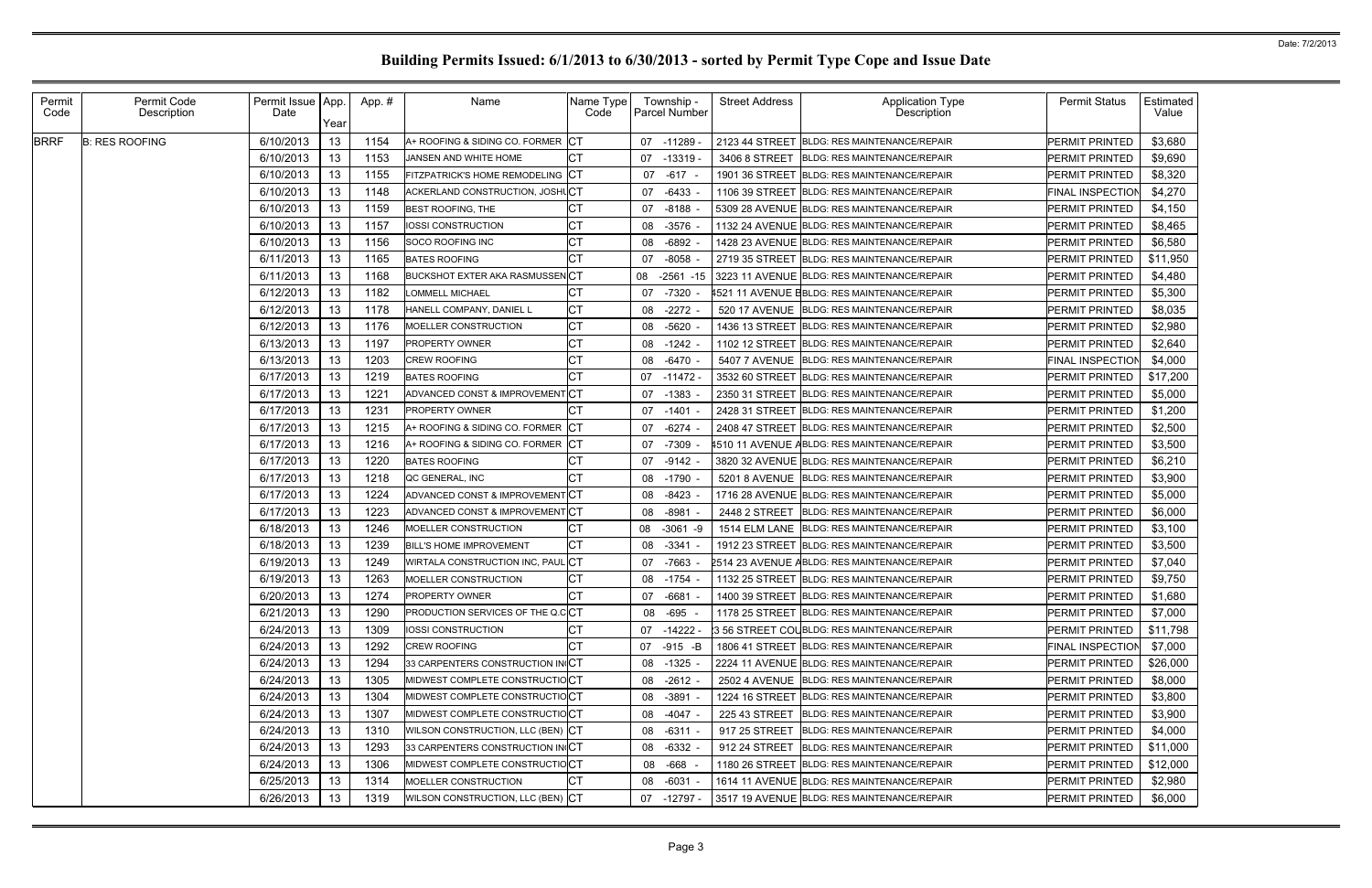| Permit<br>Code | Permit Code<br>Description        | Permit Issue   App.<br>Date | Year | App.#            | Name                                   | Name Type<br>Code |    | Township -<br>Parcel Number | <b>Street Address</b>    | <b>Application Type</b><br>Description       | <b>Permit Status</b>          | Estimated<br>Value |
|----------------|-----------------------------------|-----------------------------|------|------------------|----------------------------------------|-------------------|----|-----------------------------|--------------------------|----------------------------------------------|-------------------------------|--------------------|
| <b>BRRF</b>    | <b>B: RES ROOFING</b>             | 6/26/2013                   | 13   | 1320             | <b>PROPERTY OWNER</b>                  | <b>CT</b>         |    | 08 -7966 -                  |                          | 1923 14 STREET BLDG: RES MAINTENANCE/REPAIR  | PERMIT PRINTED                | \$2,800            |
|                |                                   | permit count:               |      | 59               |                                        |                   |    |                             |                          |                                              | <b>Permit code valuation:</b> | \$355,992          |
| <b>BRSA</b>    | <b>B: RES ADDITION</b>            | 6/17/2013                   | 13   | 1208             | <b>PROPERTY OWNER</b>                  | <b>CT</b>         | 08 | $-6229$                     | 201 45 STREET            | <b>BLDG: RES ADDITION</b>                    | PERMIT PRINTED                | \$3,080            |
|                |                                   | 6/24/2013                   | 13   | 1303             | <b>SOCO ROOFING INC</b>                | <b>CT</b>         | 08 | $-7623 -$                   | 2822 14 STREET           | <b>BLDG: RES ADDITION</b>                    | PERMIT PRINTED                | \$5,800            |
|                |                                   | 6/25/2013                   | 13   | 1313             | <b>PROPERTY OWNER</b>                  | <b>CT</b>         | 08 | $-8416 - 3$                 |                          | 1721 28 AVENUE BLDG: RES ADDITION            | PERMIT PRINTED                | \$15,000           |
|                |                                   | permit count:               |      | 3                |                                        |                   |    |                             |                          |                                              | <b>Permit code valuation:</b> | \$23,880           |
| <b>BRSD</b>    | <b>B: RES SIDING</b>              | 6/6/2013                    | 13   | 1130             | <b>PROPERTY OWNER</b>                  | <b>CT</b>         | 08 | -7447 -                     | 2114 12 STREET           | BLDG: RES MAINTENANCE/REPAIR                 | PERMIT PRINTED                | \$5,790            |
|                |                                   | 6/7/2013                    | 13   | 1138             | <b>PROPERTY OWNER</b>                  | <b>CT</b>         | 08 | $-2906$                     | <b>2414 5 AVENUE</b>     | <b>BLDG: RES MAINTENANCE/REPAIR</b>          | PERMIT PRINTED                | \$3,850            |
|                |                                   | 6/7/2013                    | 13   | 1136             | <b>PROPERTY OWNER</b>                  | <b>CT</b>         | 08 | $-9120 -$                   |                          | 1831 16 AVENUE BLDG: RES MAINTENANCE/REPAIR  | PERMIT PRINTED                | \$2,100            |
|                |                                   | 6/10/2013                   | 13   | 1151             | ADB-ADDITIONAL DESIGN AND BUIL         | <b>CT</b>         | 08 | $-6500$                     | 5336 7 AVENUE            | <b>BLDG: RES MAINTENANCE/REPAIR</b>          | FINAL INSPECTION              | \$4,800            |
|                |                                   | 6/12/2013                   | 13   | 1181             | HANELL COMPANY, DANIEL L               | <b>CT</b>         | 08 | -312                        |                          | 1215 32 AVENUE BLDG: RES MAINTENANCE/REPAIR  | PERMIT PRINTED                | \$10,510           |
|                |                                   | 6/12/2013                   | 13   | 1180             | HANELL COMPANY, DANIEL L               | <b>CT</b>         | 08 | $-9084$                     | 225 31 AVENUE            | <b>BLDG: RES MAINTENANCE/REPAIR</b>          | PERMIT PRINTED                | \$8,200            |
|                |                                   | 6/17/2013                   | 13   | 1222             | ADVANCED CONST & IMPROVEMENT CT        |                   | 07 | $-871 - 1$                  |                          | 2609 43 STREET BLDG: RES MAINTENANCE/REPAIR  | PERMIT PRINTED                | \$4,000            |
|                |                                   | 6/19/2013                   | 13   | 1263             | MOELLER CONSTRUCTION                   | <b>CT</b>         | 08 | $-1754$                     | 1132 25 STREET           | <b>BLDG: RES MAINTENANCE/REPAIR</b>          | PERMIT PRINTED                | \$9,750            |
|                |                                   | 6/26/2013                   | 13   | 1325             | BEST IMPROVEMENT COMPANY, INCCT        |                   | 08 | -5199                       | 5304 5 AVENUE            | <b>BLDG: RES MAINTENANCE/REPAIR</b>          | PERMIT PRINTED                | \$2,390            |
|                |                                   | 6/26/2013                   | 13   | 1326             | THE 180 ZONE INC DBA EAST GATE CT      |                   | 08 | $-6461 - 68$                | 3128 14 STREET           | BLDG: RES MAINTENANCE/REPAIR                 | PERMIT PRINTED                | \$8,100            |
|                |                                   | permit count:               |      | 10               |                                        |                   |    |                             |                          |                                              | <b>Permit code valuation:</b> | \$59,490           |
| <b>BSEZ</b>    | B: EZ/COML, SIGN                  | 6/17/2013                   | 13   | 1229             | <b>LANGE SIGN GROUP</b>                | <b>CT</b>         | 08 | -5506                       | 1515 5 AVENUE BLDG: SIGN |                                              | PERMIT PRINTED                | \$1,472            |
|                |                                   | permit count:               |      |                  |                                        |                   |    |                             |                          |                                              | <b>Permit code valuation:</b> | \$1,472            |
| <b>BSMT</b>    | <b>B: RES BASEMENT WATERPROOF</b> | 6/3/2013                    | 13   | 1078             | <b>MIDWEST RECONSTRUCTION CO</b>       | <b>CT</b>         | 07 | $-9663$                     |                          | 2470 53 STREET BLDG: RES MAINTENANCE/REPAIR  | PERMIT PRINTED                | \$16,500           |
|                |                                   | 6/3/2013                    | 13   | 1074             | <b>DELVEAU CONSTRUCTION</b>            | <b>CT</b>         | 08 | -3975                       | 2711 15 STREET           | BLDG: RES MAINTENANCE/REPAIR                 | PERMIT PRINTED                | \$5,000            |
|                |                                   | 6/4/2013                    | 13   | 1103             | MIDWEST RECONSTRUCTION CO              | <b>CT</b>         | 07 | $-981 - D$                  | 2612 45 STREET           | <b>BLDG: RES MAINTENANCE/REPAIR</b>          | PERMIT PRINTED                | \$25,070           |
|                |                                   | 6/7/2013                    | 13   | 1135             | TODD'S MUDJACKING SERVICE              | <b>CT</b>         | 08 | -9126 -                     | 3046 4 STREET            | <b>BLDG: RES MAINTENANCE/REPAIR</b>          | PERMIT PRINTED                | \$2,075            |
|                |                                   | 6/20/2013                   | 13   | 1280             | ABSOLUTELY DRY BASEMENT WATE CT        |                   | 08 | -7382 -                     |                          | 2333 6 STREET BLDG: RES MAINTENANCE/REPAIR   | PERMIT PRINTED                | \$5,500            |
|                |                                   | 6/27/2013                   | 13   | 1336             | MIDWEST RECONSTRUCTION CO              | <b>CT</b>         | 08 | $-3042 -$                   |                          | 318 23 AVENUE BLDG: RES MAINTENANCE/REPAIR   | PERMIT PRINTED                | \$7,424            |
|                |                                   | 6/27/2013                   | 13   | 1335             | MIDWEST RECONSTRUCTION CO              | <b>CT</b>         | 08 | $-4072 - 1$                 |                          | 08 9 AVENUE DRIVBLDG: RES MAINTENANCE/REPAIR | PERMIT PRINTED                | \$9,028            |
|                |                                   | permit count:               |      | $\overline{7}$   |                                        |                   |    |                             |                          |                                              | <b>Permit code valuation:</b> | \$70,597           |
| <b>BSPK</b>    | <b>B: COML SPRINKLER SYSTEM</b>   | 6/10/2013                   | 13   | 1137             | TRACO SPRINKLER SERVICE                | СT                | 07 | $-14853 -$                  | 4340 7 STREET            | <b>BLDG: SPRINKLER SYSTEM</b>                | PERMIT PRINTED                | \$2,000            |
|                |                                   | 6/26/2013                   | 13   | 1321             | <b>BLACKHAWK AUTOMATIC SPRINKLEFCT</b> |                   | 07 | -383                        |                          | 00 10 STREET DRIBLDG: SPRINKLER SYSTEM       | PERMIT PRINTED                | \$42,555           |
|                |                                   | 6/26/2013                   | 13   | 1322             | <b>BLACKHAWK AUTOMATIC SPRINKLEFCT</b> |                   | 07 | $-383$                      |                          | 10 10 STREET DRIBLDG: SPRINKLER SYSTEM       | PERMIT PRINTED                | \$42,555           |
|                |                                   | 6/26/2013                   | 13   | 1323             | <b>BLACKHAWK AUTOMATIC SPRINKLEFCT</b> |                   | 07 | -383                        |                          | 60 10 STREET DRI BLDG: SPRINKLER SYSTEM      | PERMIT PRINTED                | \$42,555           |
|                |                                   | permit count:               |      | $\boldsymbol{4}$ |                                        |                   |    |                             |                          |                                              | <b>Permit code valuation:</b> | \$129,665          |
| <b>BTF</b>     | <b>B: COML INTERIOR FINISH</b>    | 6/21/2013                   | 13   | 1093             | <b>ESTES CONSTRUCTION</b>              | СT                |    | 07 -12586 -                 |                          | 0 28 AVENUE DRIBLDG: COML INTERIOR FINISH    | PERMIT PRINTED                | \$442,305          |
|                |                                   |                             |      |                  | <b>HORNBUCKLE HEATING &amp; AC</b>     | <b>SC</b>         |    |                             |                          |                                              |                               |                    |
|                |                                   |                             |      |                  | RYAN AND ASSOCIATES, INC               | <b>SC</b>         |    |                             |                          |                                              |                               |                    |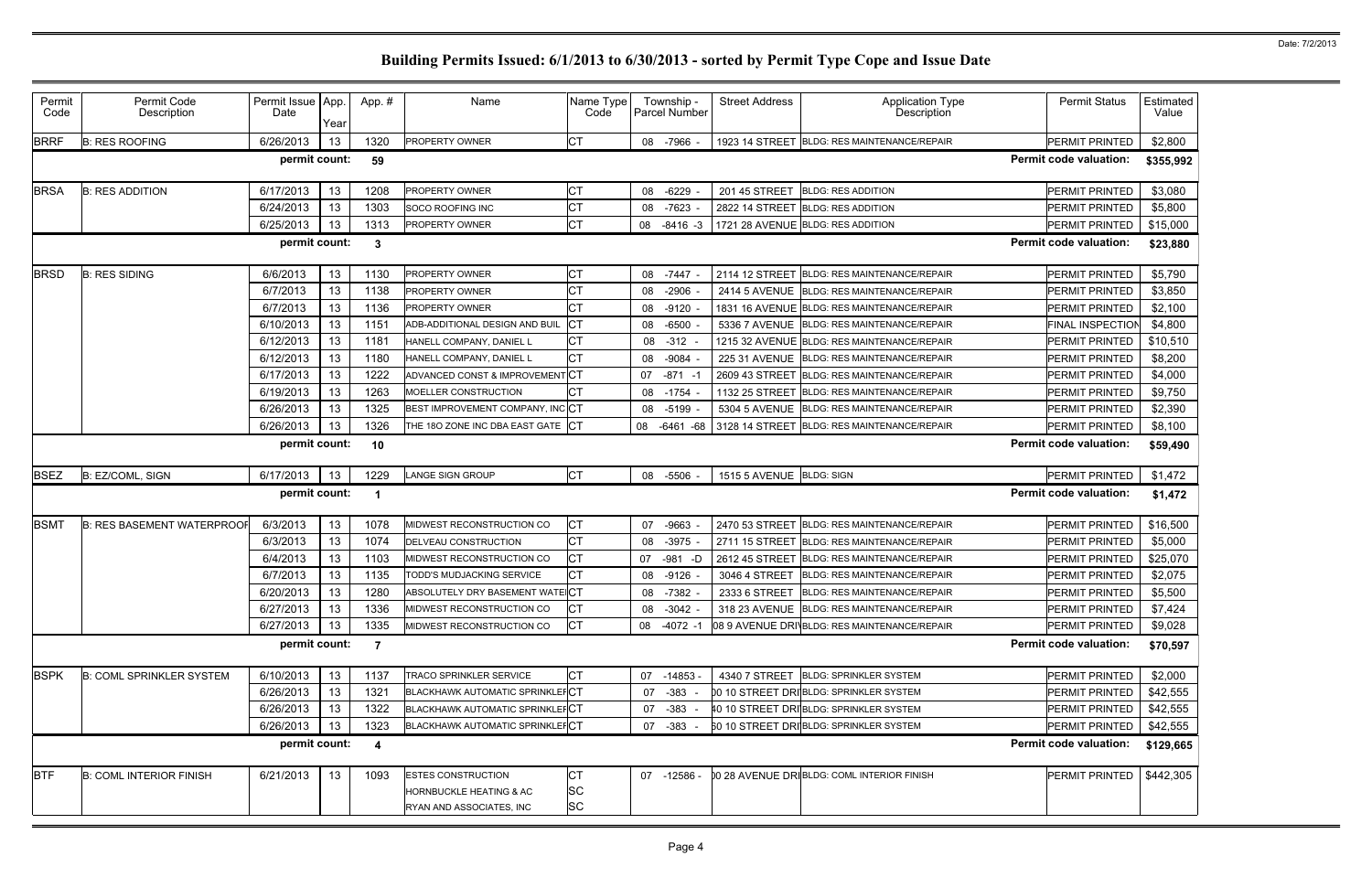| Permit<br>Code   | Permit Code<br>Description   | Permit Issue   App.<br>Date | Year | App.#       | Name                                                    | Name Type<br>Code | Township -<br><b>Parcel Number</b> | <b>Street Address</b> | Application Type<br>Description              | <b>Permit Status</b>          | Estimated<br>Value |
|------------------|------------------------------|-----------------------------|------|-------------|---------------------------------------------------------|-------------------|------------------------------------|-----------------------|----------------------------------------------|-------------------------------|--------------------|
|                  |                              | permit count:               |      | $\mathbf 1$ |                                                         |                   |                                    |                       |                                              | <b>Permit code valuation:</b> | \$442,305          |
| <b>BWAL</b>      | <b>B: RETAINING WALL</b>     | 6/10/2013                   | 13   | 1152        | KELLY CONSTRUCTION OF DAV., INC CT                      |                   | 07 -12803 -                        |                       | 2800 30 STREET BLDG: MISC STRUCTURE          | PERMIT PRINTED                | \$14,472           |
|                  |                              | permit count:               |      | -1          |                                                         |                   |                                    |                       |                                              | <b>Permit code valuation:</b> | \$14,472           |
| <b>BWKH</b>      | <b>B: WRECK HOUSE</b>        | 6/5/2013                    | 13   | 1120        | HERNSTROM EXCAVATING, KYLE                              | <b>CT</b>         | 08<br>-4935                        |                       | 1010 14 AVENUE WRECK: 1 FAMILY HOUSE         | PERMIT PRINTED                | \$0                |
|                  |                              | 6/13/2013                   | 13   | 1194        | VALLEY CONSTRUCTION COMPANY                             | <b>ICT</b>        | $-7964$<br>07                      |                       | 6113 51 AVENUE WRECK: 1 FAMILY HOUSE         | PERMIT PRINTED                | \$0                |
|                  |                              | 6/13/2013                   | 13   | 1196        | VALLEY CONSTRUCTION COMPANY                             | <b>ICT</b>        | $-7965$<br>07                      |                       | 6115 51 AVENUE WRECK: 1 FAMILY HOUSE         | PERMIT PRINTED                | \$0                |
|                  |                              | 6/17/2013                   | 13   | 1233        | HERNSTROM EXCAVATING, KYLE                              | СT                | $-321 -28$<br>08                   | 846 32 AVENUE         | <b>WRECK: 1 FAMILY HOUSE</b>                 | PERMIT PRINTED                | \$0                |
|                  |                              | 6/19/2013                   | 13   | 1270        | <b>MCADAM &amp; ASSOCIATES</b>                          | <b>CT</b>         | $-54$<br>07                        | 2431 54 STREET        | <b>WRECK: 1 FAMILY HOUSE</b>                 | FINAL INSPECTION              | \$0                |
|                  |                              | 6/21/2013                   | 13   | 1284        | COOPMAN TRUCKING & EXCAVATING CT                        |                   | 08<br>-7189                        | 842 17 STREET         | <b>WRECK: 1 FAMILY HOUSE</b>                 | PERMIT PRINTED                | \$14,000           |
|                  |                              | permit count:               |      | 6           |                                                         |                   |                                    |                       |                                              | <b>Permit code valuation:</b> | \$14,000           |
| C <sub>2</sub>   | CO DEPOSIT > \$25000         | 6/5/2013                    | 13   | 784         | SNYDER CONSTRUCTION LLC                                 | CТ                | 08 - 5744                          |                       | 1320 5 AVENUE BLDG: COML REMODEL             | PERMIT PRINTED                | \$87,953           |
|                  |                              |                             |      |             | CRAWFORD HEATING & COOLING                              | <b>SC</b>         |                                    |                       |                                              |                               |                    |
|                  |                              |                             |      |             | <b>CRAWFORD HEATING &amp; COOLING</b>                   | SC                |                                    |                       |                                              |                               |                    |
|                  |                              | 6/6/2013                    | 13   | 925         | AMERICAN EAGLE BUILDINGS INC                            | СT                | 07<br>$-11810 \cdot$               |                       | 3700 16 STREET BLDG: COML ADDITION           | PERMIT PRINTED                | \$159,131          |
|                  |                              | 6/18/2013                   | 13   | 989         | HODGE CONSTRUCTION CO INC                               | <b>CT</b>         | 08 -1543 -                         |                       | 3422 RIVER DRIVE BLDG: COML REMODEL          | PERMIT PRINTED                | \$89,000           |
|                  |                              |                             |      |             | <b>LIGHTING MAINTENANCE INC</b>                         | <b>SC</b>         |                                    |                       |                                              |                               |                    |
|                  |                              |                             |      |             | <b>ERICKSON PLUMBING</b>                                | <b>SC</b>         |                                    |                       |                                              |                               |                    |
|                  |                              | permit count:               |      | 3           |                                                         |                   |                                    |                       |                                              | <b>Permit code valuation:</b> | \$336,084          |
| DRN <sub>1</sub> | <b>ENG: CLASS 1 DRAINAGE</b> | 6/4/2013                    | 13   | 1105        | <b>SCHMIDT CONCRETE</b>                                 | <b>CT</b>         | $-2366$<br>07                      |                       | 2444 30 STREET BLDG: RES DRIVEWAY & SIDEWALK | PERMIT PRINTED                | \$0                |
|                  |                              | 6/4/2013                    | 13   | 1097        | <b>CROSS CONCRETE CONSTRUCTION CT</b>                   |                   | $-9510$<br>07                      |                       | 4906 34 AVENUE ENG: DRAINAGE PERMIT          | FINAL INSPECTION              | \$0                |
|                  |                              | 6/5/2013                    | 13   | 1120        | HERNSTROM EXCAVATING, KYLE                              | СT                | $-4935$<br>08                      |                       | 1010 14 AVENUE WRECK: 1 FAMILY HOUSE         | PERMIT PRINTED                | \$0                |
|                  |                              | 6/6/2013                    | 13   | 925         | AMERICAN EAGLE BUILDINGS INC                            | <b>CT</b>         | 07<br>$-11810$                     | 3700 16 STREET        | <b>BLDG: COML ADDITION</b>                   | PERMIT PRINTED                | \$159,131          |
|                  |                              | 6/10/2013                   | 13   | 1152        | KELLY CONSTRUCTION OF DAV., INC CT                      |                   | $-12803$<br>07                     | 2800 30 STREET        | BLDG: MISC STRUCTURE                         | PERMIT PRINTED                | \$14,472           |
|                  |                              | 6/11/2013                   | 13   | 1167        | SENTRY POOL & CHEMICAL SUPPLY CT<br>PIKUZA ELECTRIC INC | <b>SC</b>         | $-1525$<br>07                      |                       | 2549 34 STREET BLDG: SWIMMING POOL           | PERMIT PRINTED                | \$20,640           |
|                  |                              | 6/13/2013                   | 13   | 1202        | HOFFMAN CONSTRUCTION SVCS INCCT                         |                   | 07<br>-7325 -                      |                       | 1534 11 AVENUE EBLDG: RES DRIVEWAY           | <b>PERMIT PRINTED</b>         | \$0                |
|                  |                              | 6/13/2013                   | 13   | 1194        | VALLEY CONSTRUCTION COMPANY CT                          |                   | $-7964 -$<br>07                    |                       | 6113 51 AVENUE WRECK: 1 FAMILY HOUSE         | <b>PERMIT PRINTED</b>         | \$0                |
|                  |                              | 6/17/2013                   | 13   | 1232        | HERNSTROM EXCAVATING, KYLE                              | IСТ               | 08 -321 -29                        |                       | 844 32 AVENUE WRECK: 1 FAMILY HOUSE          | <b>PERMIT PRINTED</b>         | \$0                |
|                  |                              | 6/18/2013                   | 13   | 1238        | <b>CROSS CONCRETE CONSTRUCTION CT</b>                   |                   | -1358 -<br>08                      |                       | 2 10 AVENUE COLBLDG: RES DRIVEWAY            | <b>PERMIT PRINTED</b>         | \$0                |
|                  |                              | 6/18/2013                   | 13   | 1240        | LAUD, WALTER D                                          | <b>CT</b>         | -4508 -<br>08                      |                       | 5400 1 AVENUE ENG: DRAINAGE PERMIT           | PERMIT PRINTED                | \$2,000            |
|                  |                              | 6/19/2013                   | 13   | 1247        | <b>TRI-CITY BLACKTOP INC</b>                            | <b>CT</b>         | -13030 -1<br>07                    |                       | 3810 26 AVENUE ENG: DRAINAGE PERMIT          | PERMIT PRINTED                | \$51,762           |
|                  |                              | 6/19/2013                   | 13   | 1270        | <b>MCADAM &amp; ASSOCIATES</b>                          | <b>CT</b>         | 07<br>-54 -                        |                       | 2431 54 STREET WRECK: 1 FAMILY HOUSE         | <b>PERMIT PRINTED</b>         | \$0                |
|                  |                              | 6/19/2013                   | 13   | 1271        | <b>RED OAK CUSTOM HOMES, INC.</b>                       | СT                | -8742 -<br>08                      |                       | 933 32 AVENUE A BLDG: RES DRIVEWAY           | <b>PERMIT PRINTED</b>         | \$0                |
|                  |                              | 6/21/2013                   | 13   | 1291        | J & J HOME IMPROVEMENT (LEECH)                          | <b>ICT</b>        | 08 -4181 -                         |                       | 2322 18 AVENUE ABLDG: GARAGES/CARPORTS       | PERMIT PRINTED                | \$20,960           |
|                  |                              | 6/21/2013                   | 13   | 1284        | COOPMAN TRUCKING & EXCAVATING CT                        |                   | 08<br>-7189 -                      | 842 17 STREET         | <b>WRECK: 1 FAMILY HOUSE</b>                 | PERMIT PRINTED                | \$14,000           |
|                  |                              | 6/24/2013                   | 13   | 1311        | <b>CROPP CONSTRUCTION</b>                               | <b>CT</b>         | 07 -13065 -                        |                       | 5318 16 AVENUE BLDG: RES DRIVEWAY            | PERMIT PRINTED                | \$0                |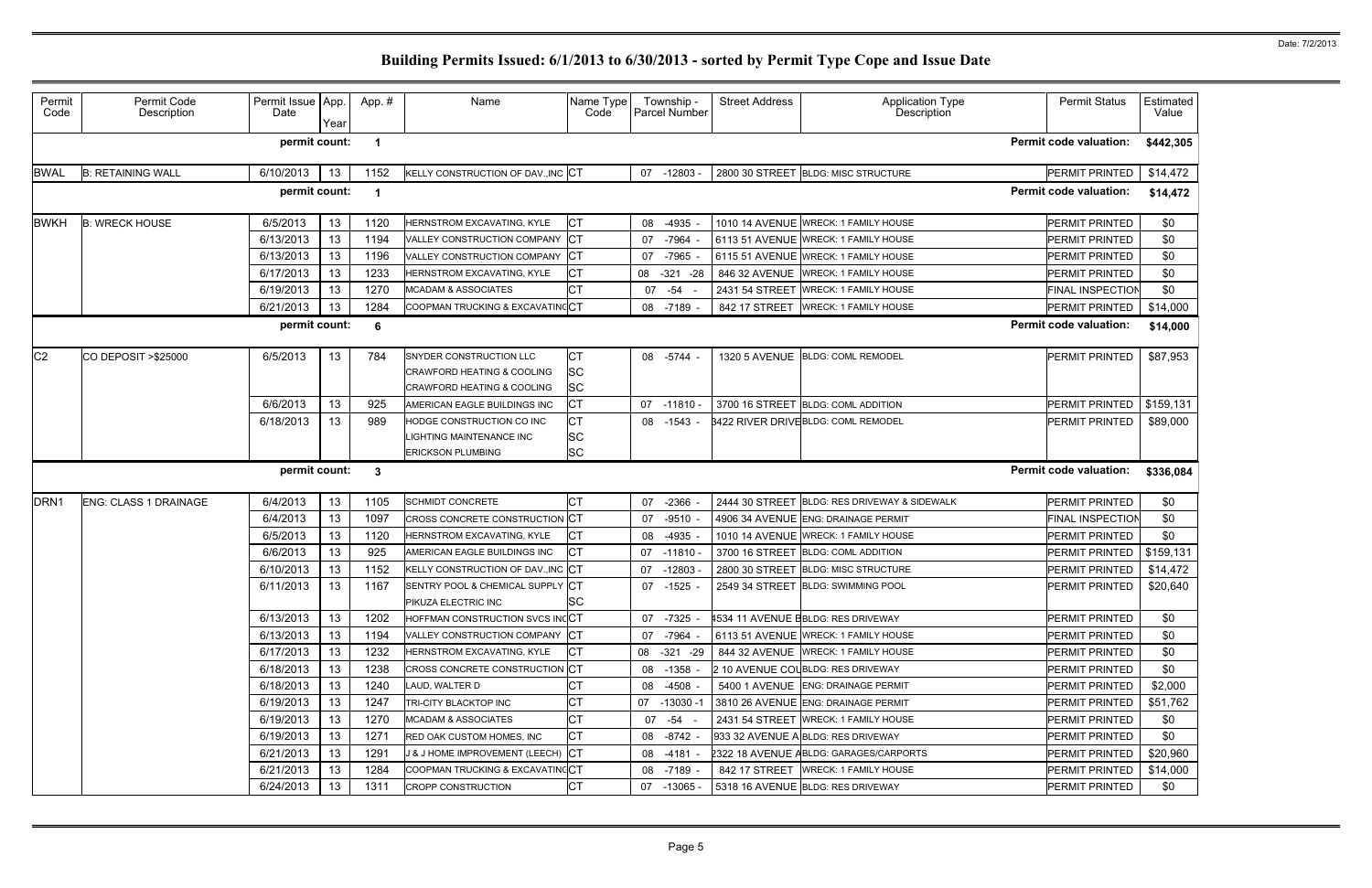| <b>Permit Status</b>          | Estimated<br>Value |
|-------------------------------|--------------------|
| <b>Permit code valuation:</b> | \$282,965          |
| PERMIT PRINTED                | \$0                |
| PERMIT PRINTED                | \$0                |
| PERMIT PRINTED                | \$0                |
| PERMIT PRINTED                | \$120,000          |
| <b>PERMIT PRINTED</b>         | \$147,500          |
| <b>PERMIT PRINTED</b>         | \$125,500          |
| <b>PERMIT PRINTED</b>         | \$244,916          |
| PERMIT PRINTED                | \$160,000          |
| PERMIT PRINTED                | \$0                |
| PERMIT PRINTED                | \$0                |
| PERMIT PRINTED                | \$8,000            |
| <b>Permit code valuation:</b> | \$805,916          |
| PERMIT PRINTED                | \$0                |
| <b>Permit code valuation:</b> | \$0                |
| PERMIT PRINTED                | \$0                |
| PERMIT PRINTED                | \$0                |
| PERMIT PRINTED                | \$4,700            |
| PERMIT PRINTED                | \$2,000            |
| <b>PERMIT PRINTED</b>         | \$0                |
| PERMIT PRINTED                | \$0                |
| PERMIT PRINTED                | \$0                |
| <b>Permit code valuation:</b> | \$6,700            |
| <b>FINAL INSPECTION</b>       | \$0                |

### Permit Code Permit Code Description Permit Issue App. Date Year App. # | Name Name Name Type Code Township - Parcel Number Street Address | Application Type Description EC E: COML ELECTRICAL 6/3/2013 13 1086 ACME SIGN COMPANY INC CT 07 -12834 - 4425 16 STREET ELEC: WIRING, MISC PERMIT PRINTED \$0  $6/3/2013$  | 13 | 1085 ACME SIGN COMPANY INC  $\begin{bmatrix} CT \\ 07 \end{bmatrix}$  07 -383 - 20 10 STREET DRIELEC: WIRING, MISC 6/10/2013 | 13 | 1160 LAKEWOOD ELECTRIC AND GENERA CT | 07 -1895 - 2802 23 AVENUE ELEC: REWIRE 6/11/2013 | 13 | 986 BLACKHAWK BUILDERS CT | 07 -13124 - 5110 22 AVENUE BLDG: COML REMODEL BLONDELL PLUMBING SERVICE INC SC MAHIEU ELECTRIC CO INC SC 6/12/2013 13 18 PROPERTY OWNER CT 07 -12879 -1 4103 44 AVENUE BLDG: COML REMODEL ROOFING TECHNOLOGY INC SC MAHIEU ELECTRIC CO INC SC IDEAL MECHANICAL HTG & AC SC  $6/12/2013$  |  $13$  | 283 FELMLEY DICKERSON CO.  $\begin{vmatrix} CT \end{vmatrix}$  07 -14853 - 4340 7 STREET BLDG: COML INTERIOR FINISH ERICKSON PLUMBING & HTG INC SC BRADY COMPANY, JL SC KOEHLER ELECTRIC INC, J W SC 6/18/2013 13 865 BUILD TO SUIT INC CT 1995 - 07 -14995 - 01 44 AVENUE DRIBLDG:COML/NEW, HOSPITALS/INSTITUTIONAL TRI-CITY ELECTRIC COMPANY SC BLONDELL PLUMBING SERVICES SC 6/20/2013 | 13 | 664 MAKI, J. CONSTRUCTION CT | 07 -12629 - 4601 16 STREET BLDG: COML REMODEL CHAD E. MOLCZAN SC KRAUSE ELECTRICAL CONTRACTOR SC  $6/20/2013$  | 13 | 1273 TRI-CITY ELECTRIC COMPANY  $\vert$ CT | 07 -7761 - 3950 38 AVENUE ELEC: WIRING, MISC 6/20/2013 | 13 | 1277 SHAW ELECTRIC INC |CT | 08 -5559 - | 1201 5 AVENUE ELEC: SERVICE PERMIT PRINTED | \$0  $6/25/2013$  | 13 | 744 AMERICAN DOG QC INC.  $\begin{array}{|l|}\n\hline\n\end{array}$  08 -150 -1 28,15 STREET PLA BLDG: COML REMODEL JOHNSON ELECTRIC CO, K C SC ENA B: RES SIDEWALK | 6/4/2013 | 13 | 1105 SCHMIDT CONCRETE | CT | 07 -2366 - 2444 30 STREET BLDG: RES DRIVEWAY & SIDEWALK ENB B: RES DRIVEWAY | 6/4/2013 | 13 | 1105 SCHMIDT CONCRETE | CT | 07 -2366 - 2444 30 STREET BLDG: RES DRIVEWAY & SIDEWALK 6/13/2013 | 13 | 1202 HOFFMAN CONSTRUCTION SVCS INCCT | 07 -7325 - 4534 11 AVENUE EBLDG: RES DRIVEWAY 6/13/2013 | 13 | 1200 DECKER FLATWORK CO CT 07 -7674 - 2404 23 AVENUE EBLDG: RES DRIVEWAY 6/18/2013 | 13 | 1241 PETER MCDERMOTT CONSTRUCTIONCT | 08 -1334 - 11 AVENUE COUR BLDG: RES DRIVEWAY 6/18/2013 | 13 | 1238 CROSS CONCRETE CONSTRUCTION CT | 08 -1358 - 210 AVENUE COUBLDG: RES DRIVEWAY  $6/19/2013$  | 13 | 1271 RED OAK CUSTOM HOMES, INC  $\overline{CT}$  08 -8742 - 933 32 AVENUE A BLDG: RES DRIVEWAY 6/24/2013 | 13 | 1311 CROPP CONSTRUCTION CT | 07 -13065 - 5318 16 AVENUE BLDG: RES DRIVEWAY **permit count: 17 Permit code valuation: \$282,965 permit count: 11 Permit code valuation: \$805,916 permit count: 1 Permit code valuation: \$0 permit count: 7 Permit code valuation: \$6,700**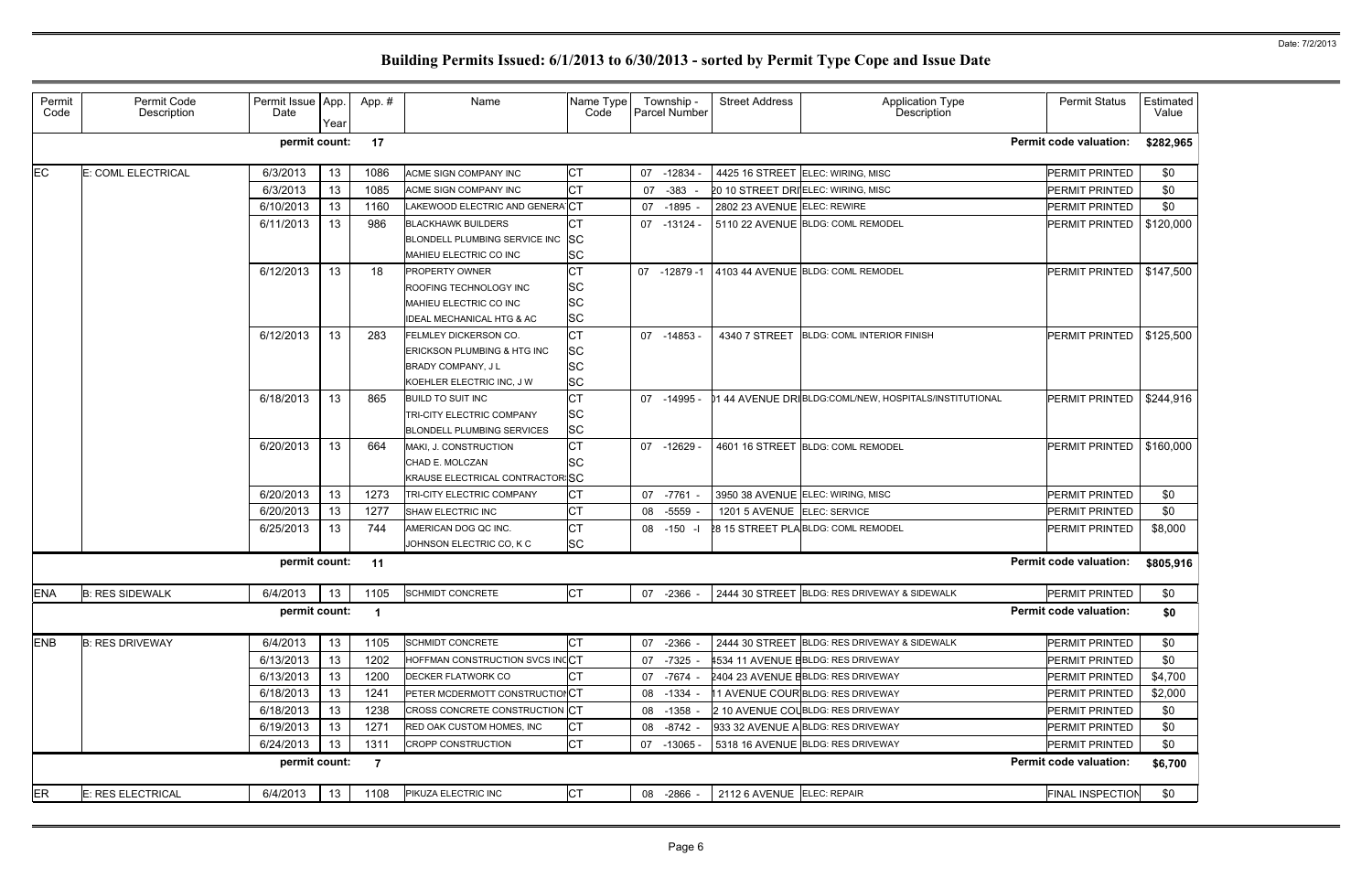| Permit<br>Code | Permit Code<br>Description | Permit Issue App.<br>Date | Year | App.# | Name                             | Name Type<br>Code |    | Township -<br>Parcel Number | <b>Street Address</b>        | <b>Application Type</b><br>Description       | <b>Permit Status</b>  | Estimated<br>Value |
|----------------|----------------------------|---------------------------|------|-------|----------------------------------|-------------------|----|-----------------------------|------------------------------|----------------------------------------------|-----------------------|--------------------|
| <b>ER</b>      | E: RES ELECTRICAL          | 6/6/2013                  | 13   | 1125  | <b>PROPERTY OWNER</b>            | <b>CT</b>         | 08 | $-4920 -$                   |                              | 1410 11 STREET BLDG: COML MAINTENANCE/REPAIR | PERMIT PRINTED        | \$500              |
|                |                            | 6/7/2013                  | 13   | 1060  | <b>PROPERTY OWNER</b>            | <b>CT</b>         | 07 | $-12210 -$                  |                              | 3602 12 AVENUE BLDG: RES REMODEL             | PERMIT PRINTED        | \$1,000            |
|                |                            |                           |      |       | <b>TRI-CITY ELECTRIC COMPANY</b> | <b>SC</b>         |    |                             |                              |                                              |                       |                    |
|                |                            | 6/12/2013                 | 13   | 502   | MOSLEY CONSTRUCTION, BRENT       | <b>CT</b>         |    | 07 -14254 -                 |                              | 2 20 AVENUE COLBLDG: RES ADDITION            | PERMIT PRINTED        | \$50,300           |
|                |                            |                           |      |       | PRECISION AIR HTG & AC INC       | <b>SC</b>         |    |                             |                              |                                              |                       |                    |
|                |                            |                           |      |       | CENTURY ELECTRIC INC             | <b>SC</b>         |    |                             |                              |                                              |                       |                    |
|                |                            | 6/12/2013                 | 13   | 1124  | <b>BIRMINGHAM ELECTRIC, TOM</b>  | <b>CT</b>         | 07 | $-6864$                     |                              | 3004 26 STREET BLDG: RES REMODEL             | PERMIT PRINTED        | \$1,400            |
|                |                            | 6/12/2013                 | 13   | 1170  | MAHIEU ELECTRIC CO INC           | <b>CT</b>         | 07 | $-8888 -$                   | 3 52 STREET COLELEC: REPAIR  |                                              | PERMIT PRINTED        | \$0                |
|                |                            | 6/12/2013                 | 13   | 1173  | <b>ELITE ELECTRIC</b>            | СT                | 07 | $-9978$                     | 4 34 AVENUE PLAELEC: SERVICE |                                              | PERMIT PRINTED        | \$0                |
|                |                            | 6/12/2013                 | 13   | 946   | <b>HABITAT FOR HUMANITY-QC</b>   | <b>CT</b>         | 08 | $-1033 -$                   | <b>515 5 AVENUE</b>          | BLDG:RES/NEW, SINGLE FAMILY DETACHED         | <b>PERMIT PRINTED</b> | \$85,176           |
|                |                            |                           |      |       | M L JACKSON QUALITY PLUMBING I   | <b>SC</b>         |    |                             |                              |                                              |                       |                    |
|                |                            |                           |      |       | M L JACKSON QUALITY PLUMBING I   | <b>SC</b>         |    |                             |                              |                                              |                       |                    |
|                |                            |                           |      |       | KOEHLER ELECTRIC INC, J W        | <b>SC</b>         |    |                             |                              |                                              |                       |                    |
|                |                            | 6/12/2013                 | 13   | 937   | HABITAT FOR HUMANITY-QC          | <b>CT</b>         |    | 08 -1034 -                  | <b>509 5 AVENUE</b>          | BLDG:RES/NEW, SINGLE FAMILY DETACHED         | PERMIT PRINTED        | \$85,176           |
|                |                            |                           |      |       | M L JACKSON QUALITY PLUMBING I   | <b>SC</b>         |    |                             |                              |                                              |                       |                    |
|                |                            |                           |      |       | KOEHLER ELECTRIC INC, J W        | <b>SC</b>         |    |                             |                              |                                              |                       |                    |
|                |                            | 6/12/2013                 | 13   | 1174  | ADVANTAGE ELCTRL CNTRACTRS IN CT |                   | 08 | $-1276 -$                   | 1518 15 AVENUE ELEC: SERVICE |                                              | <b>PERMIT PRINTED</b> | \$0                |
|                |                            | 6/12/2013                 | 13   | 1171  | THADDEUS H ELECTRIC INC          | СT                | 08 | $-906 - A$                  | 147 6 AVENUE ELEC: SERVICE   |                                              | PERMIT PRINTED        | \$0                |
|                |                            | 6/13/2013                 | 13   | 1183  | ROCK RIVER ELECTRIC, INC         | СT                | 07 | $-13552$                    | 3507 32 STREET ELEC: SERVICE |                                              | PERMIT PRINTED        | \$0                |
|                |                            | 6/13/2013                 | 13   | 1185  | SHAW ELECTRIC INC                | <b>CT</b>         | 07 | $-2760 -$                   | 4250 27 STREET ELEC: REPAIR  |                                              | PERMIT PRINTED        | \$0                |
|                |                            | 6/13/2013                 | 13   | 1187  | <b>BLACKHAWK ENTERPRISES</b>     | <b>CT</b>         | 07 | $-37 - C$                   | 1212 48 STREET ELEC: REPAIR  |                                              | PERMIT PRINTED        | \$0                |
|                |                            | 6/13/2013                 | 13   | 1201  | VANDE VOORDE ELECTRIC            | <b>CT</b>         | 07 | $-5577 -$                   | 1806 11 AVENUE AELEC: REPAIR |                                              | PERMIT PRINTED        | \$0                |
|                |                            | 6/13/2013                 | 13   | 1186  | <b>BLACKHAWK ENTERPRISES</b>     | <b>CT</b>         | 07 | $-5615 -$                   | 4501 26 AVENUE ELEC: SERVICE |                                              | PERMIT PRINTED        | \$0                |
|                |                            | 6/13/2013                 | 13   | 1184  | <b>LIGHTING MAINTENANCE INC</b>  | <b>CT</b>         | 08 | -46                         | 1315 26 STREET ELEC: REPAIR  |                                              | PERMIT PRINTED        | \$0                |
|                |                            | 6/14/2013                 | 13   | 1207  | PIKUZA ELECTRIC INC              | <b>CT</b>         | 08 | -7039                       | 619 51 STREET                | <b>ELEC: SERVICE</b>                         | PERMIT PRINTED        | \$0                |
|                |                            | 6/17/2013                 | 13   | 1225  | L & L ELECTRIC INC               | СT                | 08 | $-2848 -$                   | 2125 6 AVENUE ELEC: REPAIR   |                                              | PERMIT PRINTED        | \$0                |
|                |                            | 6/17/2013                 | 13   | 1227  | H A ELECTRIC COMPANY             | СT                | 08 | $-4036 -$                   | 228 43 STREET ELEC: REPAIR   |                                              | PERMIT PRINTED        | \$0                |
|                |                            | 6/18/2013                 | 13   | 1235  | MAHIEU ELECTRIC CO INC           | <b>CT</b>         | 07 | -5584 -                     | 1817 11 AVENUE AELEC: REPAIR |                                              | PERMIT PRINTED        | \$0                |
|                |                            | 6/18/2013                 | 13   | 1234  | TRI-CITY ELECTRIC COMPANY        | <b>CT</b>         |    | 07 -81 -3                   | 4107 22 AVENUE ELEC: SERVICE |                                              | <b>PERMIT PRINTED</b> | \$0                |
|                |                            | 6/18/2013                 | 13   | 1237  | <b>DUYTSCHAVER DENNIS</b>        | <b>CT</b>         |    | 08 -6699 -39                | 548 29 AVENUE ELEC: SERVICE  |                                              | <b>PERMIT PRINTED</b> | \$0                |
|                |                            | 6/18/2013                 | 13   | 1236  | MAHIEU ELECTRIC CO INC           | <b>CT</b>         | 08 | -7579 -                     | 417 48 STREET ELEC: REPAIR   |                                              | <b>PERMIT PRINTED</b> | \$0                |
|                |                            | 6/19/2013                 | 13   | 1265  | FW PROPERTY MAINTENANCE          | <b>CT</b>         | 07 | -1792 -                     | 1644 33 STREET ELEC: REPAIR  |                                              | <b>PERMIT PRINTED</b> | \$0                |
|                |                            | 6/19/2013                 | 13   | 1266  | <b>RUSSELL ELECTRIC</b>          | <b>CT</b>         | 08 | $-7406 -$                   | 2134 11 STREET ELEC: SERVICE |                                              | PERMIT PRINTED        | \$0                |
|                |                            | 6/20/2013                 | 13   | 1276  | LAKEWOOD ELECTRIC AND GENERA CT  |                   | 08 | $-2969$ -                   | 2336 5 AVENUE ELEC: REPAIR   |                                              | <b>PERMIT PRINTED</b> | \$0                |
|                |                            | 6/21/2013                 | 13   | 1288  | SHAW ELECTRIC INC                | СT                | 07 | $-14629$                    |                              | 871 STREET COLELEC: WIRING, MISC             | PERMIT PRINTED        | \$0                |
|                |                            | 6/21/2013                 | 13   | 1167  | SENTRY POOL & CHEMICAL SUPPLY CT |                   |    | 07 -1525 -                  |                              | 2549 34 STREET BLDG: SWIMMING POOL           | <b>PERMIT PRINTED</b> | \$20,640           |
|                |                            |                           |      |       | PIKUZA ELECTRIC INC              | <b>SC</b>         |    |                             |                              |                                              |                       |                    |
|                |                            | 6/21/2013                 | 13   | 1289  | QUAD CITY ELECTRIC SERVICE       | <b>CT</b>         | 07 | -871 -1                     | 2609 43 STREET ELEC: SERVICE |                                              | PERMIT PRINTED        | \$0                |
|                |                            | 6/21/2013                 | 13   | 1282  | H A ELECTRIC COMPANY             | <b>CT</b>         | 07 | -9452 -                     | 4102 17 AVENUE ELEC: SERVICE |                                              | PERMIT PRINTED        | \$0                |
|                |                            | 6/24/2013                 | 13   | 1298  | ART-O-LITE ELECTRIC CO           | <b>CT</b>         | 07 | -2436 -F                    | 2119 44 STREET ELEC: REPAIR  |                                              | PERMIT PRINTED        | \$0                |
|                |                            | 6/26/2013                 | 13   | 1324  | <b>BROTHERS ELECTRIC INC</b>     | <b>CT</b>         | 07 | $-10223 -$                  | 4722 19 AVENUE ELEC: REPAIR  |                                              | PERMIT PRINTED        | \$0                |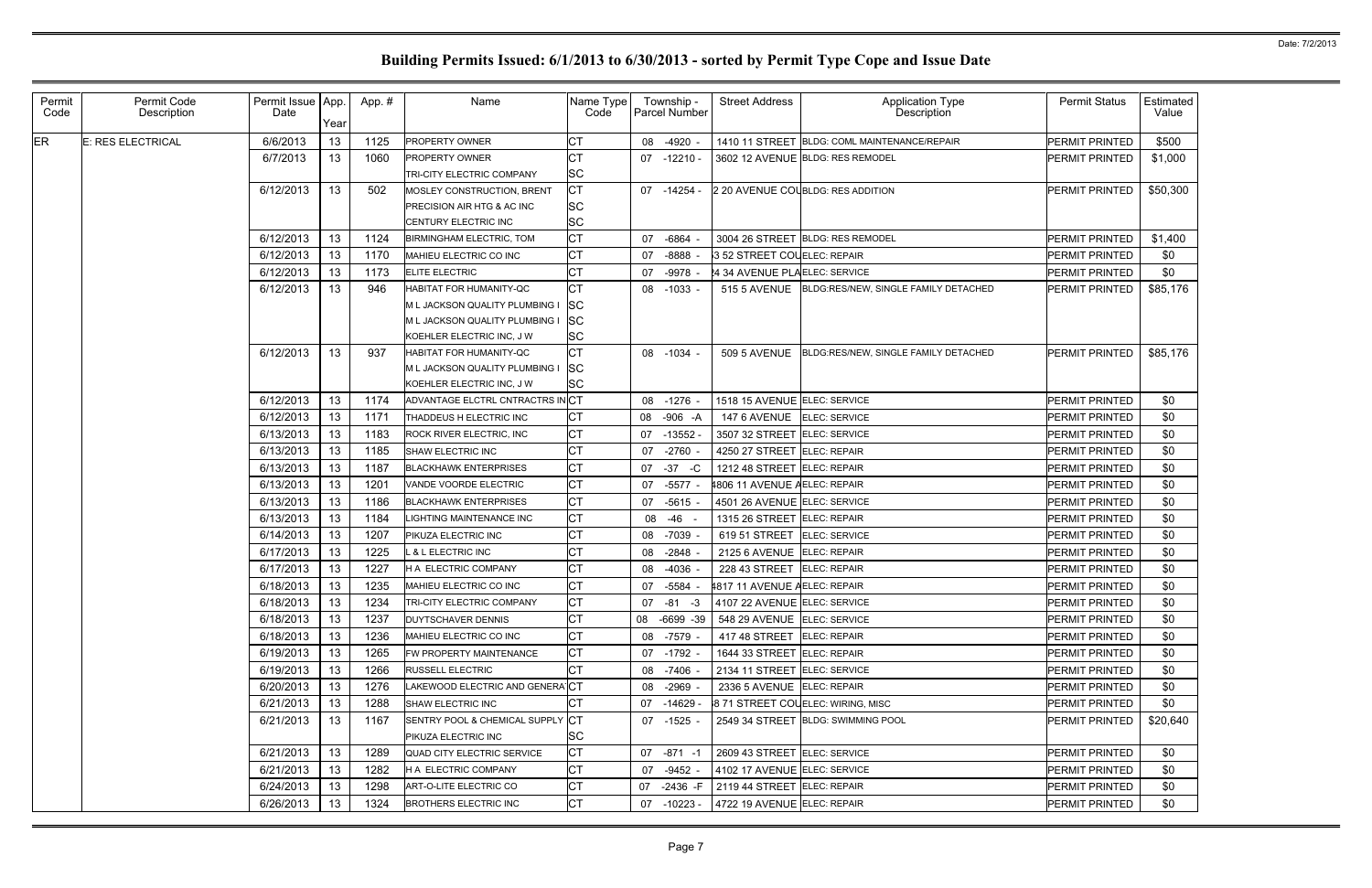| Permit<br>Code   | Permit Code<br>Description    | Permit Issue App<br>Date | Year | App.#                   | Name                                                                                                     | Name Type<br>Code                   |    | Township -<br>Parcel Number | <b>Street Address</b>          | <b>Application Type</b><br><b>Description</b>         | <b>Permit Status</b>               | Estimated<br>Value |
|------------------|-------------------------------|--------------------------|------|-------------------------|----------------------------------------------------------------------------------------------------------|-------------------------------------|----|-----------------------------|--------------------------------|-------------------------------------------------------|------------------------------------|--------------------|
| ER               | <b>E: RES ELECTRICAL</b>      | 6/26/2013                | 13   | 1330                    | TRI-CITY ELECTRIC COMPANY                                                                                | СT                                  | 07 | $-1457 -$                   | 2401 32 STREET ELEC: REPAIR    |                                                       | PERMIT PRINTED                     | \$0                |
|                  |                               | 6/26/2013                | 13   | 1331                    | TRINITY ELECTRIC                                                                                         | <b>CT</b>                           | 07 | $-9611 -$                   | 3629 14 AVENUE ELEC: SERVICE   |                                                       | FINAL INSPECTION                   | \$0                |
|                  |                               | 6/28/2013                | 13   | 1337                    | <b>WILLIAMSON ELECTRIC</b>                                                                               | <b>CT</b>                           | 07 | $-919 - A$                  | 1922 43 STREET A ELEC: SERVICE |                                                       | FINAL INSPECTION                   | \$0                |
|                  |                               | permit count:            |      | 36                      |                                                                                                          |                                     |    |                             |                                |                                                       | <b>Permit code valuation:</b>      | \$244,192          |
| ERM <sub>6</sub> | E: RES ELCT MTR RECNCT (6 MO) | 6/3/2013                 | 13   | 1095                    | HOMETOWN PLUMBING & HEATING CCT                                                                          |                                     | 07 | -5556                       |                                | 1133 49 STREET ELCT: ELCT MTR RECONNCT AFTER 6 MONTHS | PERMIT PRINTED                     | \$0                |
|                  |                               | 6/3/2013                 | 13   | 1094                    | HOMETOWN PLUMBING & HEATING CCT                                                                          |                                     | 08 | -986                        |                                | 1402 25 STREET ELCT: ELCT MTR RECONNCT AFTER 6 MONTHS | PERMIT PRINTED                     | \$0                |
|                  |                               | 6/19/2013                | 13   | 1248                    | HOMETOWN PLUMBING & HEATING CCT                                                                          |                                     | 08 | $-6386$                     | 757 25 STREET                  | ELCT: ELCT MTR RECONNCT AFTER 6 MONTHS                | PERMIT PRINTED                     | \$0                |
|                  |                               | 6/26/2013                | 13   | 1328                    | PROPERTY OWNER                                                                                           | <b>CT</b>                           | 07 | $-6595$                     |                                | 4 15 AVENUE COLELCT: ELCT MTR RECONNCT AFTER 6 MONTHS | PERMIT PRINTED                     | \$0                |
|                  |                               | 6/28/2013                | 13   | 1338                    | PROPERTY OWNER                                                                                           | <b>CT</b>                           | 08 | -716                        |                                | 1161 25 STREET ELCT: ELCT MTR RECONNCT AFTER 6 MONTHS | PERMIT PRINTED                     | \$0                |
|                  |                               | permit count:            |      | 5                       |                                                                                                          |                                     |    |                             |                                |                                                       | <b>Permit code valuation:</b>      | \$0                |
| EXC1             | ENG: EZ CLASS 1 DRAINAGE      | 6/13/2013                | 13   | 1196                    | VALLEY CONSTRUCTION COMPANY CT                                                                           |                                     | 07 | -7965 -                     |                                | 6115 51 AVENUE WRECK: 1 FAMILY HOUSE                  | PERMIT PRINTED                     | \$0                |
|                  |                               | permit count:            |      | $\blacktriangleleft$    |                                                                                                          |                                     |    |                             |                                |                                                       | <b>Permit code valuation:</b>      | \$0                |
| <b>EZC</b>       | E: EZ/COML, ELECTRICAL        | 6/4/2013                 | 13   | 785                     | RYAN COMPANIES US INC<br><b>RYAN &amp; ASSOCIATES INC</b><br>SHAW ELECTRIC INC                           | СT<br><b>SC</b><br><b>SC</b>        |    | 08 -8272 -                  | 400 19 STREET                  | <b>BLDG: COML REMODEL</b>                             | PERMIT PRINTED #########           |                    |
|                  |                               | 6/12/2013                | 13   | 1172                    | DAVENPORT ELECTRIC CONTRACT CCT                                                                          |                                     | 08 | $-9290 -$                   | 1300 RIVER DRIVEELEC: REMODEL  |                                                       | PERMIT PRINTED                     | \$0                |
|                  |                               | 6/19/2013                | 13   | 1158                    | <b>PROPERTY OWNER</b><br>LIGHTING MAINTENANCE INC<br><b>TRITON PLUMBING</b>                              | <b>CT</b><br><b>SC</b><br><b>SC</b> | 07 | $-347 - 1$                  |                                | 4500 16 STREET BLDG: COML REMODEL                     | <b>PERMIT PRINTED</b>              | \$135,000          |
|                  |                               | 6/24/2013                | 13   | 989                     | HODGE CONSTRUCTION CO INC<br>LIGHTING MAINTENANCE INC<br><b>ERICKSON PLUMBING</b>                        | <b>CT</b><br><b>SC</b><br><b>SC</b> | 08 | $-1543 -$                   |                                | 3422 RIVER DRIVE BLDG: COML REMODEL                   | PERMIT PRINTED                     | \$89,000           |
|                  |                               | permit count:            |      | 4                       |                                                                                                          |                                     |    |                             |                                |                                                       | Permit code valuation: \$1,624,500 |                    |
| <b>EZR</b>       | E: EZ/RES, ELECTRICAL         | 6/24/2013                | 13   | 1054                    | WOODS CONSTRUCTION & SERVICE: CT<br>WATSON PLBG & MECHANICAL INC<br><b>HOTCHKISS ELECTRIC</b>            | <b>SC</b><br><b>SC</b>              |    | 08 -9364 -                  |                                | 19 AVENUE COUIBLDG:RES/NEW, 3-4 FAMILY DWELLING       | PERMIT PRINTED   \$100,000         |                    |
|                  |                               | 6/24/2013                | 13   | 1053                    | WOODS CONSTRUCTION & SERVICE: CT<br><b>WATSON PLBG &amp; MECHANICAL INC</b><br><b>HOTCHKISS ELECTRIC</b> | <b>SC</b><br><b>SC</b>              |    | 08 -9365 -                  |                                | 19 AVENUE COUIBLDG:RES/NEW, 3-4 FAMILY DWELLING       | PERMIT PRINTED   \$100,000         |                    |
|                  |                               | 6/24/2013                | 13   | 1052                    | WOODS CONSTRUCTION & SERVICE: CT<br>WATSON PLBG & MECHANICAL INC<br><b>HOTCHKISS ELECTRIC</b>            | <b>SC</b><br><b>SC</b>              |    | 08 -9366 -                  |                                | I 9 AVENUE COUIBLDG:RES/NEW, 3-4 FAMILY DWELLING      | PERMIT PRINTED   \$100,000         |                    |
|                  |                               | 6/24/2013                | 13   | 1011                    | WOODS CONSTRUCTION & SERVICE: CT<br>WATSON PLBG & MECHANICAL INC<br><b>HOTCHKISS ELECTRIC</b>            | SC<br><b>SC</b>                     |    | 08 -9367 -                  |                                | 19 AVENUE COUI BLDG:RES/NEW, 3-4 FAMILY DWELLING      | PERMIT PRINTED   \$100,000         |                    |
|                  |                               | permit count:            |      | $\overline{\mathbf{4}}$ |                                                                                                          |                                     |    |                             |                                |                                                       | Permit code valuation: \$400,000   |                    |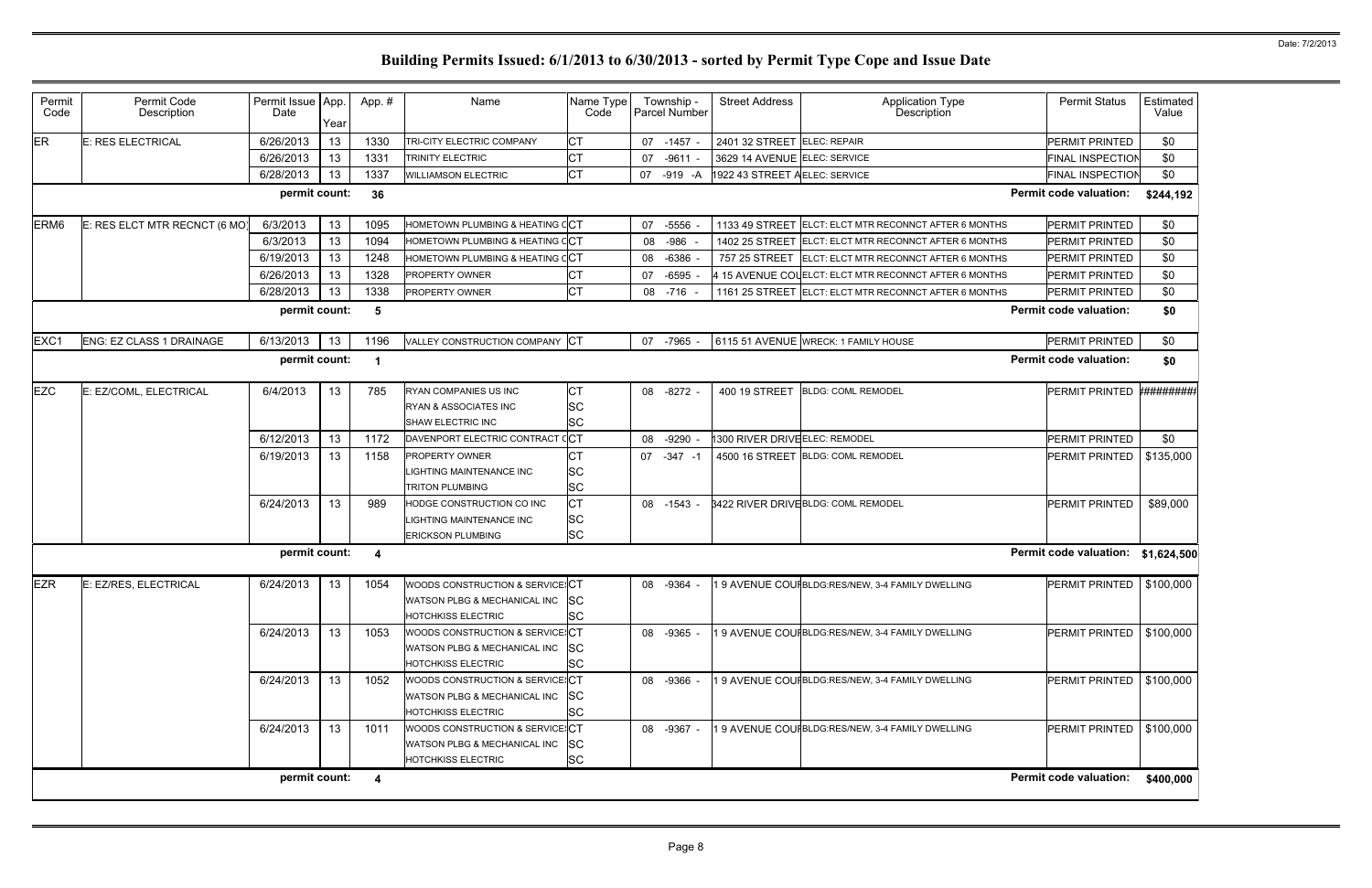| Permit<br>Code | Permit Code<br>Description | Permit Issue App.<br>Date | Year | App.#          | Name                                   | Name Type<br>Code |    | Township -<br>Parcel Number | <b>Street Address</b> | <b>Application Type</b><br><b>Description</b>              | <b>Permit Status</b>          | Estimated<br>Value |
|----------------|----------------------------|---------------------------|------|----------------|----------------------------------------|-------------------|----|-----------------------------|-----------------------|------------------------------------------------------------|-------------------------------|--------------------|
| <b>MC</b>      | M: COML MECHANICAL         | 6/3/2013                  | 13   | 1070           | <b>SWANSON MECHANICAL</b>              | <b>CT</b>         | 07 | $-13025$                    |                       | 1900 52 AVENUE HTG: ROOFTOP UNIT, REPLACE                  | PERMIT PRINTED                | \$0                |
|                |                            | 6/5/2013                  | 13   | 1114           | ADVANCED MECH. & GEOTHERMAL            | <b>CT</b>         | 07 | $-14552$                    |                       | 41 AVENUE DRINHTG: ROOFTOP UNIT, REPLACE                   | PERMIT PRINTED                | \$0                |
|                |                            | 6/5/2013                  | 13   | 1113           | ADVANCED MECH. & GEOTHERMAL            |                   | 08 | $-5498 -$                   |                       | 1609 5 AVENUE HTG: FURNACE/AC, REPLACE                     | PERMIT PRINTED                | \$0                |
|                |                            | 6/19/2013                 | 13   | 1256           | TOTAL MAINTENANCE INC                  | <b>CT</b>         | 07 | $-12895$                    |                       | 4507 49 AVENUE HTG: BOILER/FURNACE, INSTALL                | PERMIT PRINTED                | \$0                |
|                |                            | 6/21/2013                 | 13   | 1285           | BRADY COMPANY, J L                     | <b>CT</b>         | 08 | $-2200 -$                   |                       | 3900 RIVER DRIVEHTG: OTHER, INSTALL/REPLACE                | PERMIT PRINTED                | \$0                |
|                |                            | 6/24/2013                 | 13   | 1093           | <b>ESTES CONSTRUCTION</b>              | <b>CT</b>         | 07 | -12586 -                    |                       | 00 28 AVENUE DRIBLDG: COML INTERIOR FINISH                 | PERMIT PRINTED                | \$442,305          |
|                |                            |                           |      |                | <b>HORNBUCKLE HEATING &amp; AC</b>     | <b>SC</b>         |    |                             |                       |                                                            |                               |                    |
|                |                            |                           |      |                | RYAN AND ASSOCIATES, INC               | <b>SC</b>         |    |                             |                       |                                                            |                               |                    |
|                |                            | permit count:             |      | 6              |                                        |                   |    |                             |                       |                                                            | <b>Permit code valuation:</b> | \$442,305          |
| <b>MEZC</b>    | M: EZ/COML, MECHANICAL     | 6/5/2013                  | 13   | 784            | SNYDER CONSTRUCTION LLC                | СT                |    | 08 -5744 -                  | <b>1320 5 AVENUE</b>  | <b>BLDG: COML REMODEL</b>                                  | PERMIT PRINTED                | \$87,953           |
|                |                            |                           |      |                | <b>CRAWFORD HEATING &amp; COOLING</b>  | <b>SC</b>         |    |                             |                       |                                                            |                               |                    |
|                |                            |                           |      |                | <b>CRAWFORD HEATING &amp; COOLING</b>  | SC                |    |                             |                       |                                                            |                               |                    |
|                |                            | 6/24/2013                 | 13   | 1049           | RYAN COMPANIES US INC                  | <b>CT</b>         | 08 | $-9290 -$                   |                       | 1300 RIVER DRIVEBLDG: COML REMODEL                         | PERMIT PRINTED                | \$98,400           |
|                |                            |                           |      |                | <b>ERICKSON PLUMBING</b>               | <b>SC</b>         |    |                             |                       |                                                            |                               |                    |
|                |                            |                           |      |                | CRAWFORD HEATING & COOLING             | <b>SC</b>         |    |                             |                       |                                                            |                               |                    |
|                |                            | permit count:             |      | $\overline{2}$ |                                        |                   |    |                             |                       |                                                            | <b>Permit code valuation:</b> | \$186,353          |
| <b>MR</b>      | M: RES MECHANICAL          | 6/3/2013                  | 13   | 1071           | JOHNSON HEATING & A/C INC DBA          | СT                | 07 | $-12253$                    |                       | 2902 30 STREET HTG: AIR CONDITIONING, REPLACE              | PERMIT PRINTED                | \$0                |
|                |                            | 6/3/2013                  | 13   | 1090           | <b>FAMILY HEATING &amp; COOLING</b>    | <b>CT</b>         | 07 | -13184 -24                  |                       | 1 36 AVENUE COL HTG: FURNACE/AC, REPLACE                   | PERMIT PRINTED                | \$0                |
|                |                            | 6/3/2013                  | 13   | 1091           | BRADY COMPANY, J L                     | <b>CT</b>         | 07 | -14226 -                    |                       | 5 56 STREET COL HTG: FURNACE/AC, REPLACE                   | PERMIT PRINTED                | \$0                |
|                |                            | 6/3/2013                  | 13   | 1092           | BRADY COMPANY, J L                     | <b>CT</b>         | 08 | $-8987 -$                   | 2602 2 STREET         | HTG: BOILER/FURNACE, REPLACE                               | PERMIT PRINTED                | \$0                |
|                |                            | 6/4/2013                  | 13   | 1098           | BRADY COMPANY, J L                     | СT                | 07 | $-12473-$                   |                       | 9 14 AVENUE COL HTG: FURNACE/AC, REPLACE                   | PERMIT PRINTED                | \$0                |
|                |                            | 6/4/2013                  | 13   | 1101           | <b>FREED HEATING &amp; AC</b>          | <b>CT</b>         | 07 | -7795 -                     |                       | 3504 15 STREET AHTG: AIR CONDITIONING, REPLACE             | PERMIT PRINTED                | \$0                |
|                |                            | 6/4/2013                  | 13   | 1099           | BRADY COMPANY, J L                     | СT                | 08 | -6116 -                     |                       | 1580 33 AVENUE HTG: AIR CONDITIONING, REPLACE              | PERMIT PRINTED                | \$0                |
|                |                            | 6/4/2013                  | 13   | 1100           | <b>BRADY COMPANY, JL</b>               | <b>CT</b>         | 08 | $-8986 -$                   | 2520 2 STREET         | HTG: FURNACE/AC. REPLACE                                   | PERMIT PRINTED                | \$0                |
|                |                            | 6/5/2013                  | 13   | 1115           | <b>GABRILSON HEATING &amp; AC</b>      | <b>CT</b>         | 07 | -10742 -                    |                       | 3528 52 STREET HTG: FURNACE/AC, REPLACE                    | PERMIT PRINTED                | \$0                |
|                |                            | 6/5/2013                  | 13   | 1118           | DOUG'S HEATING & AIR COND              | <b>CT</b>         |    |                             |                       | 07 -11182 - 5023 48 STREET AHTG: AIR CONDITIONING, REPLACE | PERMIT PRINTED                | \$0                |
|                |                            | 6/5/2013                  | 13   | 1117           | DOUG'S HEATING & AIR COND              | <b>CT</b>         | 07 | -12909 -                    |                       | 3401 14 STREET AHTG: AIR CONDITIONING, REPLACE             | <b>PERMIT PRINTED</b>         | \$0                |
|                |                            | 6/5/2013                  | 13   | 1116           | <b>CRAWFORD HEATING &amp; COOLING</b>  | <b>CT</b>         | 08 | -5703 -                     |                       | 1893 22 AVENUE HTG: AIR CONDITIONING, REPLACE              | <b>PERMIT PRINTED</b>         | \$0                |
|                |                            | 6/6/2013                  | 13   | 1127           | <b>BIG RIVER HEATING &amp; COOLING</b> | <b>CT</b>         | 08 | $-3177 -$                   | <b>1803 4 STREET</b>  | HTG: BOILER/FURNACE, REPLACE                               | <b>PERMIT PRINTED</b>         | \$0                |
|                |                            | 6/10/2013                 | 13   | 1143           | <b>BRADY COMPANY, JL</b>               | <b>CT</b>         | 07 | -12678 -                    |                       | 3614 34 STREET HTG: FURNACE/AC, REPLACE                    | <b>PERMIT PRINTED</b>         | \$0                |
|                |                            | 6/10/2013                 | 13   | 1145           | JOHNSON HEATING & A/C INC DBA          | <b>CT</b>         | 07 | $-5362 -$                   |                       | 5232 33 AVENUE HTG: AIR CONDITIONING, REPLACE              | <b>PERMIT PRINTED</b>         | \$0                |
|                |                            | 6/10/2013                 | 13   | 1144           | JOHNSON HEATING & A/C INC DBA          | СT                | 07 | $-7546 - 5$                 |                       | 3 GLENWOOD DRHTG: AIR CONDITIONING, REPLACE                | <b>PERMIT PRINTED</b>         | \$0                |
|                |                            | 6/10/2013                 | 13   | 1142           | MORRIS IMPROVEMENT COMPANY             | Iст               | 08 | $-7973 -$                   |                       | 2022 15 STREET HTG: FURNACE/AC, REPLACE                    | <b>PERMIT PRINTED</b>         | \$0                |
|                |                            | 6/11/2013                 | 13   | 1161           | <b>KALE HEATING &amp; AC</b>           | <b>CT</b>         | 08 | $-9022 -$                   |                       | 2602 10 AVENUE HTG: AIR CONDITIONING, REPLACE              | <b>PERMIT PRINTED</b>         | \$0                |
|                |                            | 6/14/2013                 | 13   | 1205           | <b>BRADY COMPANY, JL</b>               | <b>CT</b>         | 07 | $-9764 -$                   |                       | 4814 46 AVENUE HTG: AIR CONDITIONING, REPLACE              | PERMIT PRINTED                | \$0                |
|                |                            | 6/17/2013                 | 13   | 1217           | <b>FREED HEATING &amp; AC</b>          | <b>CT</b>         | 07 | -11789 -                    |                       | 4619 12 AVENUE HTG: AIR CONDITIONING, REPLACE              | <b>PERMIT PRINTED</b>         | \$0                |
|                |                            | 6/19/2013                 | 13   | 1253           | MORRIS IMPROVEMENT COMPANY             | <b>CT</b>         | 07 | -11217 -                    |                       | 5011 52 AVENUE HTG: AIR CONDITIONING, REPLACE              | <b>PERMIT PRINTED</b>         | \$0                |
|                |                            | 6/19/2013                 | 13   | 1259           | <b>FREED HEATING &amp; AC</b>          | <b>CT</b>         | 07 | -5770 -                     |                       | 2617 19 STREET HTG: FURNACE/AC, REPLACE                    | <b>PERMIT PRINTED</b>         | \$0                |
|                |                            | 6/19/2013                 | 13   | 1250           | <b>BRADY COMPANY, JL</b>               | <b>CT</b>         | 08 | -4113 -                     | 801 16 STREET         | HTG: FURNACE/AC, REPLACE                                   | <b>PERMIT PRINTED</b>         | \$0                |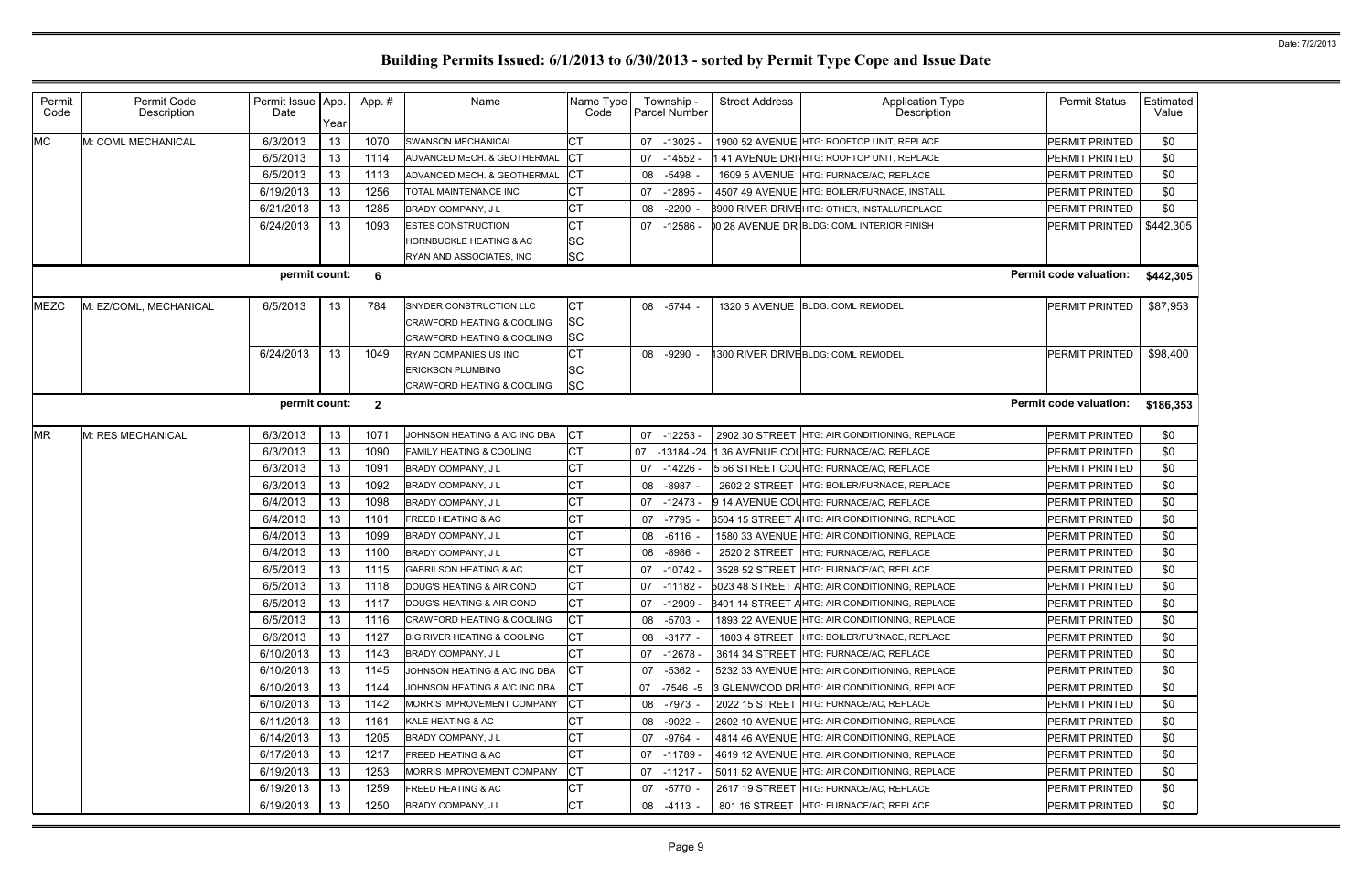| i  | Estimated<br>Value |  |
|----|--------------------|--|
| Đ  | \$0                |  |
| Đ  | \$0                |  |
| Đ  | \$0                |  |
| Ð: | \$0                |  |
| Ð: | \$0                |  |
| :D | \$0                |  |
| ı: | \$0                |  |
| Ð. | \$0                |  |

| Permit<br>Code   | Permit Code<br>Description   | Permit Issue App<br>Date | Year | App.#        | Name                                                                                                                                                | Name Type<br>Code                                      |    | Township -<br>Parcel Number | <b>Street Address</b>           | <b>Application Type</b><br><b>Description</b>          | <b>Permit Status</b>               | Estimated<br>Value |
|------------------|------------------------------|--------------------------|------|--------------|-----------------------------------------------------------------------------------------------------------------------------------------------------|--------------------------------------------------------|----|-----------------------------|---------------------------------|--------------------------------------------------------|------------------------------------|--------------------|
| <b>MR</b>        | M: RES MECHANICAL            | 6/19/2013                | 13   | 1261         | <b>CRAWFORD HEATING &amp; COOLING</b>                                                                                                               | СT                                                     | 08 | $-4572 -$                   |                                 | 820 20 AVENUE HTG: BOILER/FURNACE, REPLACE             | PERMIT PRINTED                     | \$0                |
|                  |                              | 6/19/2013                | 13   | 1251         | <b>BRADY COMPANY, JL</b>                                                                                                                            | CT                                                     | 08 | -524                        |                                 | 2310 RIVER DRIVEHTG: AIR CONDITIONING, REPLACE         | PERMIT PRINTED                     | \$0                |
|                  |                              | 6/21/2013                | 13   | 1286         | ADVANCED MECH. & GEOTHERMAL                                                                                                                         | Iст                                                    | 07 | $-2414 - 1$                 |                                 | 3811 35 AVENUE HTG: FURNACE/AC, REPLACE                | PERMIT PRINTED                     | \$0                |
|                  |                              | 6/24/2013                | 13   | 1302         | KALE HEATING & AC                                                                                                                                   | <b>CT</b>                                              | 07 | $-14026$                    |                                 | 3560 49 STREET HTG: FURNACE/AC, REPLACE                | PERMIT PRINTED                     | \$0                |
|                  |                              | 6/24/2013                | 13   | 1300         | <b>MORRIS IMPROVEMENT COMPANY</b>                                                                                                                   | СT                                                     | 08 | $-204$                      | 307 16 AVENUE                   | <b>HTG: BOILER/FURNACE, REPLACE</b>                    | PERMIT PRINTED                     | \$0                |
|                  |                              | 6/24/2013                | 13   | 1301         | KALE HEATING & AC                                                                                                                                   | <b>CT</b>                                              | 08 | $-3018 -$                   | 2526 4 STREET                   | <b>HTG: BOILER/FURNACE, REPLACE</b>                    | PERMIT PRINTED                     | \$0                |
|                  |                              | permit count:            |      | 29           |                                                                                                                                                     |                                                        |    |                             |                                 |                                                        | <b>Permit code valuation:</b>      | \$0                |
| PC               | P: COML PLUMBING             | 6/3/2013                 | 12   | 2440         | RUDOLPH'S PLUMBING AND HEATING CT                                                                                                                   |                                                        | 07 | $-14620$                    |                                 | OHN DEERE PAR PLBG: INSTALLATION, COMMERCIAL           | PERMIT PRINTED                     | \$0                |
|                  |                              | 6/5/2013                 | 13   | 1112         | <b>ERICKSON PLUMBING &amp; HTG INC</b>                                                                                                              | CТ                                                     | 07 | -626                        |                                 | 3433 23 AVENUE PLBG: SEWER REPAIR                      | PERMIT PRINTED                     | \$0                |
|                  |                              | 6/5/2013                 | 13   | 1119         | <b>QUAD CITY PLUMBING</b>                                                                                                                           | CT                                                     | 07 | $-8593 -$                   |                                 | 3707 23 AVENUE PLBG: SEWER SERVICE REPLACEMENT         | PERMIT PRINTED                     | \$0                |
|                  |                              | 6/10/2013                | 13   | 664          | MAKI, J. CONSTRUCTION<br>CHAD E. MOLCZAN<br><b>KRAUSE ELECTRICAL CONTRACTOR SC</b>                                                                  | СT<br><b>SC</b>                                        | 07 | $-12629$                    |                                 | 4601 16 STREET BLDG: COML REMODEL                      | PERMIT PRINTED                     | \$160,000          |
|                  |                              | 6/12/2013                | 13   | 368          | <b>CRAWFORD HEATING &amp; COOLING</b><br>CRAWFORD HEATING & COOLING<br><b>SCHEBLER COMPANY</b><br>AHERN FIRE PROTECTION<br>ROCK RIVER ELECTRIC, INC | СT<br><b>SC</b><br><b>SC</b><br><b>SC</b><br><b>SC</b> | 07 | -383                        |                                 | 20 10 STREET DRIBLDG: COML REMODEL                     | <b>PERMIT PRINTED</b>              | \$560,000          |
|                  |                              | 6/12/2013                | 13   | 1177         | QUAD CITY PLUMBING                                                                                                                                  | <b>CT</b>                                              | 07 | $-8593 -$                   |                                 | 3707 23 AVENUE PLBG: INSTALLATION, COMMERCIAL          | PERMIT PRINTED                     | \$0                |
|                  |                              | 6/20/2013                | 13   | 865          | <b>BUILD TO SUIT INC</b><br><b>TRI-CITY ELECTRIC COMPANY</b><br><b>BLONDELL PLUMBING SERVICES</b>                                                   | CT<br><b>SC</b><br><b>SC</b>                           | 07 | $-14995$                    |                                 | 11 44 AVENUE DRIBLDG:COML/NEW, HOSPITALS/INSTITUTIONAL | PERMIT PRINTED                     | \$244,916          |
|                  |                              | 6/24/2013                | 13   | 1093         | <b>ESTES CONSTRUCTION</b><br><b>HORNBUCKLE HEATING &amp; AC</b><br>RYAN AND ASSOCIATES, INC                                                         | <b>CT</b><br><b>SC</b><br><b>SC</b>                    | 07 | $-12586$                    |                                 | 00 28 AVENUE DRIBLDG: COML INTERIOR FINISH             | PERMIT PRINTED                     | \$442,305          |
|                  |                              | 6/26/2013                | 13   | 1318         | JACKSON QUALITY PLUMBING                                                                                                                            | <b>CT</b>                                              | 07 | -1886                       |                                 | 2920 23 AVENUE PLBG: SEWER SERVICE REPLACEMENT         | PERMIT PRINTED                     | \$0                |
|                  |                              | permit count:            |      | 9            |                                                                                                                                                     |                                                        |    |                             |                                 |                                                        | Permit code valuation: \$1,407,221 |                    |
| PCR <sub>6</sub> | P: RES GAS MTR RECONCT (6 MC | 6/3/2013                 | 13   | 1088         | HOMETOWN PLUMBING & HEATING CCT                                                                                                                     |                                                        | 07 | $-5556 -$                   |                                 | 1133 49 STREET PLBG: GAS MTR RECONNECT AFTER 6 MONTHS  | <b>FINAL INSPECTION</b>            | \$0                |
|                  |                              | 6/3/2013                 | 13   | 1089         | HOMETOWN PLUMBING & HEATING CCT                                                                                                                     |                                                        | 08 | $-986$                      |                                 | 1402 25 STREET PLBG: GAS MTR RECONNECT AFTER 6 MONTHS  | PERMIT PRINTED                     | \$0                |
|                  |                              | 6/19/2013                | 13   | 1258         | HOMETOWN PLUMBING AND HEATIN CT                                                                                                                     |                                                        | 08 | $-6386 -$                   | 757 25 STREET                   | PLBG: GAS MTR RECONNECT AFTER 6 MONTHS                 | PERMIT PRINTED                     | \$0                |
|                  |                              | permit count:            |      | $\mathbf{3}$ |                                                                                                                                                     |                                                        |    |                             |                                 |                                                        | <b>Permit code valuation:</b>      | \$0                |
| <b>PCRZ</b>      | P: COML RPZ                  | 6/14/2013                | 13   | 1206         | <b>CRUZ PLUMBING</b>                                                                                                                                | <b>ICT</b>                                             |    | 07 -13188 -                 | 3100 48 AVENUE PLBG: IRRIGATION |                                                        | PERMIT PRINTED                     | \$0                |
|                  |                              | permit count:            |      | -1           |                                                                                                                                                     |                                                        |    |                             |                                 |                                                        | <b>Permit code valuation:</b>      | \$0                |
| <b>PCWS</b>      | P: CITY WATER/SEWER          | 6/13/2013                | 13   | 1192         | BLONDELL PLUMBING SERVICE INC CT                                                                                                                    |                                                        | 07 | -11031 -                    |                                 | 5 48 STREET PLA PLBG: SEWER REPAIR                     | PERMIT PRINTED                     | \$0                |
|                  |                              | 6/13/2013                | 13   | 1193         | BLONDELL PLUMBING SERVICE INC CT                                                                                                                    |                                                        | 07 | $-13862$                    |                                 | 1034 42 STREET PLBG: SEWER REPAIR                      | PERMIT PRINTED                     | \$0                |
|                  |                              | 6/13/2013                | 13   | 1195         | BLONDELL PLUMBING SERVICE INC CT                                                                                                                    |                                                        | 08 | $-4485 -$                   |                                 | 167 15 AVENUE PLBG: SEWER REPAIR                       | PERMIT PRINTED                     | \$0                |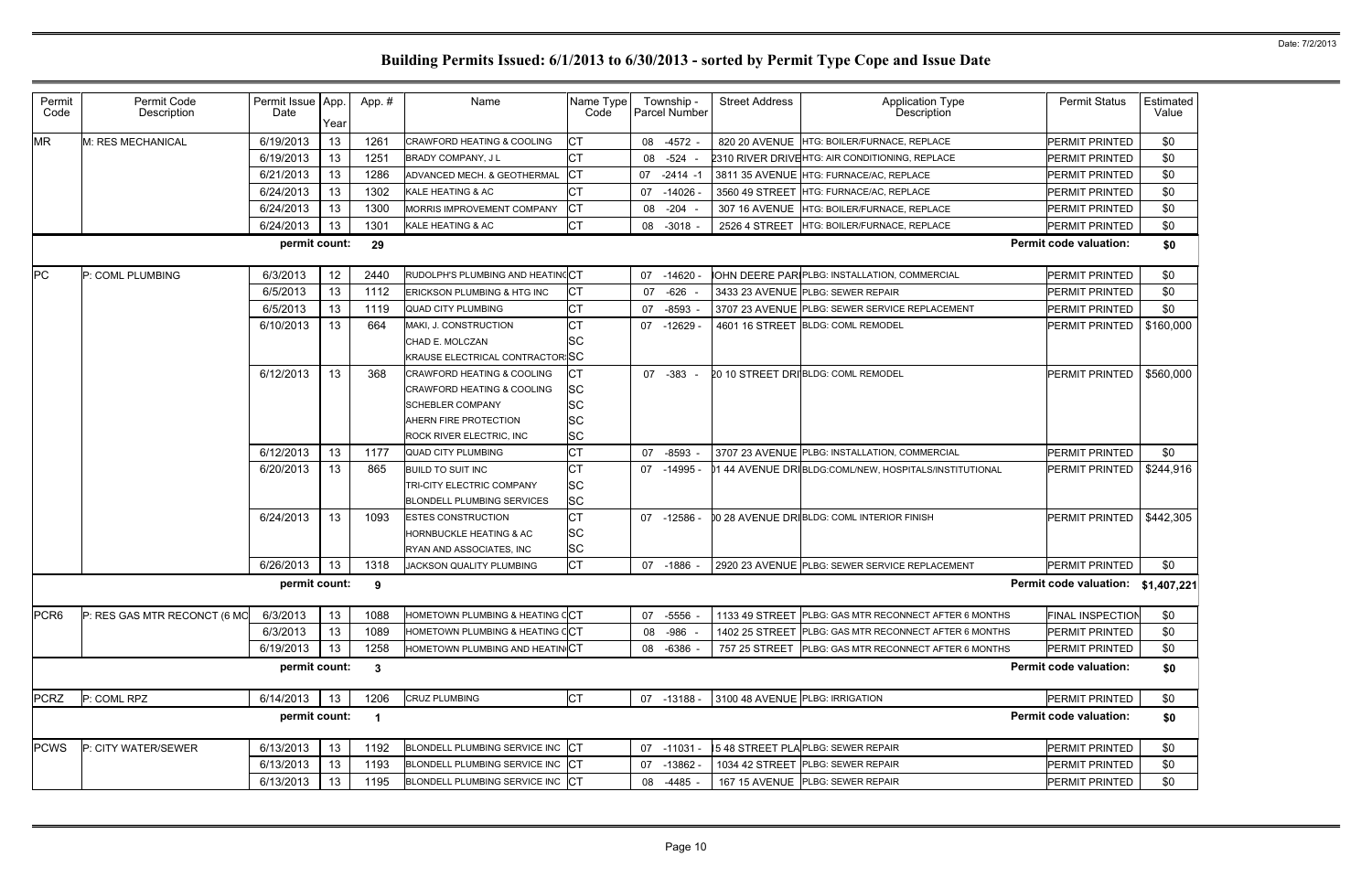| Permit<br>Code | Permit Code<br>Description  | Permit Issue App<br>Date | Year | App.#        | Name                                                      | Name Type<br>Code      | Township -<br>Parcel Number | <b>Street Address</b>           | <b>Application Type</b><br><b>Description</b>   | <b>Permit Status</b>          | Estimated<br>Value |
|----------------|-----------------------------|--------------------------|------|--------------|-----------------------------------------------------------|------------------------|-----------------------------|---------------------------------|-------------------------------------------------|-------------------------------|--------------------|
|                |                             | permit count:            |      | 3            |                                                           |                        |                             |                                 |                                                 | <b>Permit code valuation:</b> | \$0                |
| <b>PCX</b>     | P: COML EXCAVATION          | 6/3/2013                 | 12   | 2440         | RUDOLPH'S PLUMBING AND HEATING CT                         |                        | 07<br>$-14620$              |                                 | OHN DEERE PAR PLBG: INSTALLATION, COMMERCIAL    | PERMIT PRINTED                | \$0                |
|                |                             | 6/5/2013                 | 13   | 1119         | <b>QUAD CITY PLUMBING</b>                                 | <b>CT</b>              | $-8593 -$<br>07             |                                 | 3707 23 AVENUE PLBG: SEWER SERVICE REPLACEMENT  | PERMIT PRINTED                | \$0                |
|                |                             | permit count:            |      | $\mathbf{2}$ |                                                           |                        |                             |                                 |                                                 | <b>Permit code valuation:</b> | \$0                |
| <b>PDR</b>     | P: RES DISCONNECT SWR/WTR S | 6/20/2013                | 13   | 1191         | BLONDELL PLUMBING SERVICE INC CT                          |                        | 08 -7189 -                  | 842 17 STREET                   | PLBG: DISCONNECT WATER & SEWER SERVICE          | PERMIT PRINTED                | \$0                |
|                |                             |                          |      |              | COOPMAN TRUCKING & EXCAVATINGSC                           |                        |                             |                                 |                                                 |                               |                    |
|                |                             | permit count:            |      | $\mathbf 1$  |                                                           |                        |                             |                                 |                                                 | <b>Permit code valuation:</b> | \$0                |
| PEZC           | P: EZ/COML, PLUMBING        | 6/24/2013                | 13   | 1049         | <b>RYAN COMPANIES US INC</b>                              | IСТ                    | -9290<br>08                 |                                 | 1300 RIVER DRIVEBLDG: COML REMODEL              | PERMIT PRINTED                | \$98,400           |
|                |                             |                          |      |              | <b>ERICKSON PLUMBING</b>                                  | <b>SC</b>              |                             |                                 |                                                 |                               |                    |
|                |                             |                          |      |              | <b>CRAWFORD HEATING &amp; COOLING</b>                     | <b>SC</b>              |                             |                                 |                                                 |                               |                    |
|                |                             | permit count:            |      | $\mathbf 1$  |                                                           |                        |                             |                                 |                                                 | <b>Permit code valuation:</b> | \$98,400           |
| <b>PEZR</b>    | P: EZ/RES, PLUMBING         | 6/13/2013                | 13   | 1054         | WOODS CONSTRUCTION & SERVICE CT                           |                        | -9364<br>08                 |                                 | 9 AVENUE COUI BLDG:RES/NEW, 3-4 FAMILY DWELLING | PERMIT PRINTED                | \$100,000          |
|                |                             |                          |      |              | WATSON PLBG & MECHANICAL INC                              | <b>SC</b>              |                             |                                 |                                                 |                               |                    |
|                |                             |                          |      |              | <b>HOTCHKISS ELECTRIC</b>                                 | <b>SC</b>              |                             |                                 |                                                 |                               |                    |
|                |                             | 6/13/2013                | 13   | 1053         | WOODS CONSTRUCTION & SERVICE: CT                          |                        | $-9365 -$<br>08             |                                 | 9 AVENUE COUIBLDG:RES/NEW, 3-4 FAMILY DWELLING  | PERMIT PRINTED                | \$100,000          |
|                |                             |                          |      |              | WATSON PLBG & MECHANICAL INC                              | <b>SC</b>              |                             |                                 |                                                 |                               |                    |
|                |                             |                          |      |              | <b>HOTCHKISS ELECTRIC</b>                                 | <b>SC</b>              |                             |                                 |                                                 |                               |                    |
|                |                             | 6/13/2013                | 13   | 1052         | WOODS CONSTRUCTION & SERVICE: CT                          |                        | 08<br>$-9366 -$             |                                 | 9 AVENUE COUIBLDG:RES/NEW, 3-4 FAMILY DWELLING  | PERMIT PRINTED                | \$100,000          |
|                |                             |                          |      |              | WATSON PLBG & MECHANICAL INC                              | <b>SC</b>              |                             |                                 |                                                 |                               |                    |
|                |                             |                          |      |              | <b>HOTCHKISS ELECTRIC</b>                                 | <b>SC</b>              |                             |                                 |                                                 |                               |                    |
|                |                             | 6/13/2013                | 13   | 1011         | WOODS CONSTRUCTION & SERVICE: CT                          |                        | 08<br>$-9367 -$             |                                 | 9 AVENUE COUI BLDG:RES/NEW, 3-4 FAMILY DWELLING | PERMIT PRINTED                | \$100,000          |
|                |                             |                          |      |              | WATSON PLBG & MECHANICAL INC<br><b>HOTCHKISS ELECTRIC</b> | <b>SC</b><br><b>SC</b> |                             |                                 |                                                 |                               |                    |
|                |                             | permit count:            |      | 4            |                                                           |                        |                             |                                 |                                                 | <b>Permit code valuation:</b> | \$400,000          |
|                |                             |                          |      |              |                                                           |                        |                             |                                 |                                                 |                               |                    |
| <b>PGAS</b>    | P: COML GAS PIPING          | 6/19/2013                | 13   | 1260         | <b>CRAWFORD COMPANY</b>                                   | <b>CT</b>              | 07 -12879 -1                | 4107 44 AVENUE PLBG: GAS PIPING |                                                 | PERMIT PRINTED                | \$0                |
|                |                             | permit count:            |      | $\mathbf 1$  |                                                           |                        |                             |                                 |                                                 | <b>Permit code valuation:</b> | \$0                |
| PR             | P: RES PLUMBING             | 6/3/2013                 | 13   | 1072         | CJ NOW PLUMBING                                           | IСТ                    | $-1195 -$<br>07             |                                 | 2922 15 AVENUE PLBG: WATER SERVICE REPLACEMENT  | FINAL INSPECTION              | \$0                |
|                |                             | 6/6/2013                 | 13   | 946          | HABITAT FOR HUMANITY-QC                                   | <b>CT</b>              | $-1033 -$<br>08             | 515 5 AVENUE                    | BLDG:RES/NEW, SINGLE FAMILY DETACHED            | PERMIT PRINTED                | \$85,176           |
|                |                             |                          |      |              | M L JACKSON QUALITY PLUMBING I                            | SC                     |                             |                                 |                                                 |                               |                    |
|                |                             |                          |      |              | M L JACKSON QUALITY PLUMBING I                            | <b>SC</b>              |                             |                                 |                                                 |                               |                    |
|                |                             |                          |      |              | KOEHLER ELECTRIC INC, J W                                 | <b>SC</b>              |                             |                                 |                                                 |                               |                    |
|                |                             | 6/6/2013                 | 13   | 937          | HABITAT FOR HUMANITY-QC                                   | <b>CT</b>              | $-1034 -$<br>08             | <b>509 5 AVENUE</b>             | BLDG:RES/NEW, SINGLE FAMILY DETACHED            | PERMIT PRINTED                | \$85,176           |
|                |                             |                          |      |              | M L JACKSON QUALITY PLUMBING I                            | <b>SC</b>              |                             |                                 |                                                 |                               |                    |
|                |                             |                          |      |              | KOEHLER ELECTRIC INC, J W                                 | <b>SC</b>              |                             |                                 |                                                 |                               |                    |
|                |                             | 6/10/2013                | 13   | 1146         | HOMETOWN PLUMBING & HEATING CCT                           |                        | 07<br>$-415 - C$            |                                 | 1073 42 STREET PLBG: SEWER REPAIR               | PERMIT PRINTED                | \$0                |
|                |                             | 6/10/2013                | 13   | 1141         | <b>CJ NOW PLUMBING</b>                                    | <b>CT</b>              | $-5783 -$<br>08             |                                 | 1223 7 AVENUE PLBG: WATER SERVICE REPLACEMENT   | FINAL INSPECTION              | \$0                |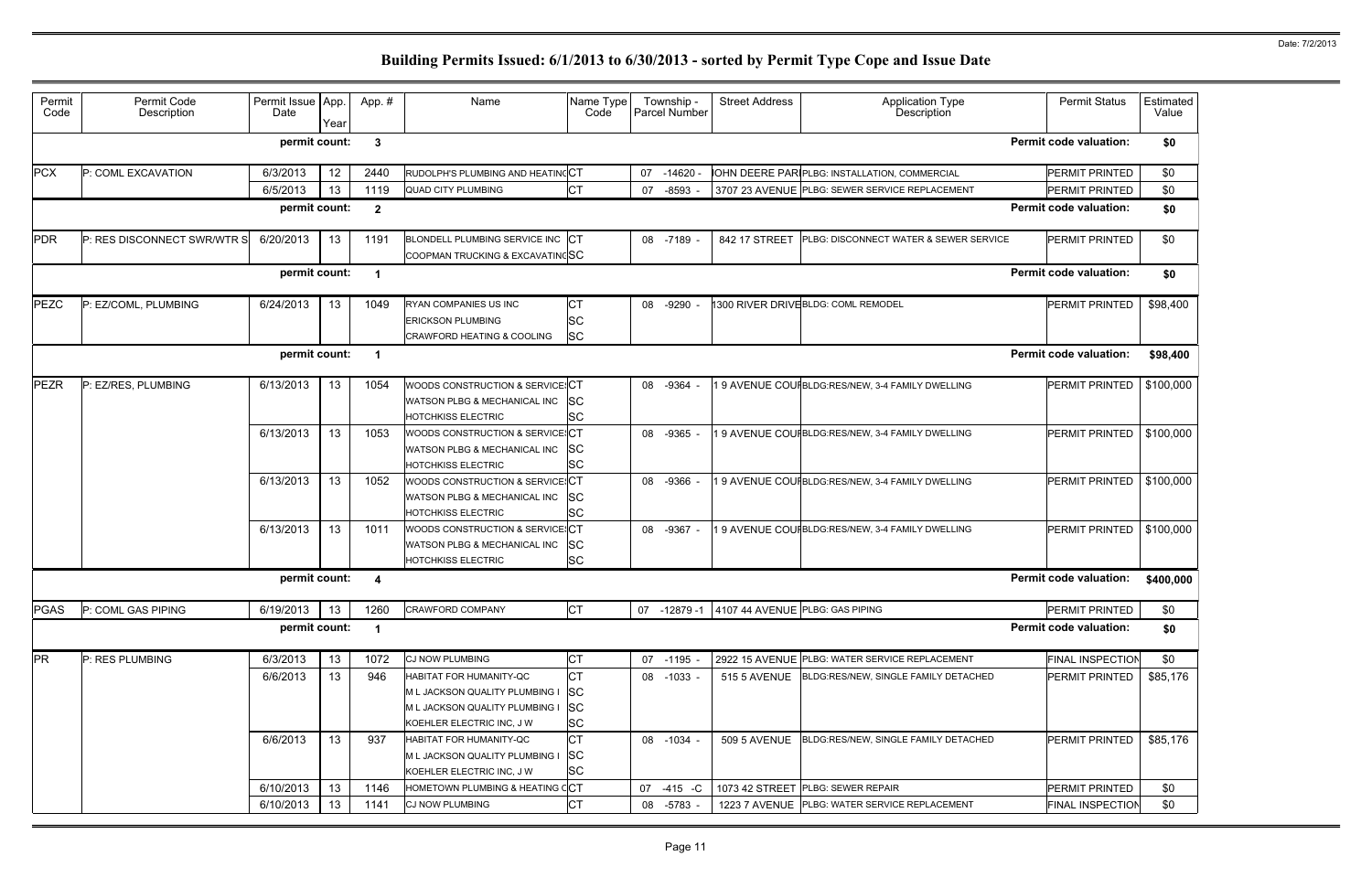| Permit<br>Code                                             | Permit Code<br>Description | Permit Issue   App.<br>Date | Year | App.# | Name                                  | Name Type<br>Code | Township -<br>Parcel Number | <b>Street Address</b> | <b>Application Type</b><br>Description           | <b>Permit Status</b>          | Estimated<br>Value |
|------------------------------------------------------------|----------------------------|-----------------------------|------|-------|---------------------------------------|-------------------|-----------------------------|-----------------------|--------------------------------------------------|-------------------------------|--------------------|
| <b>PR</b>                                                  | P: RES PLUMBING            | 6/11/2013                   | 13   | 1163  | BLONDELL PLUMBING SERVICE INC CT      |                   | $-2338 -$<br>07             |                       | 2904 24 AVENUE PLBG: WATER SERVICE REPLACEMENT   | PERMIT PRINTED                | \$0                |
|                                                            |                            | 6/11/2013                   | 13   | 1162  | BLONDELL PLUMBING SERVICE INC CT      |                   | 08<br>-174 -A               |                       | 851 23 AVENUE PLBG: INSTALLATION, RESIDENTIAL    | PERMIT PRINTED                | \$0                |
|                                                            |                            | 6/12/2013                   | 13   | 1175  | <b>CRAWFORD HEATING &amp; COOLING</b> | ЮT                | $-2098 - A$<br>07           |                       | 2807 19 STREET PLBG: INSTALLATION, RESIDENTIAL   | PERMIT PRINTED                | \$0                |
|                                                            |                            | 6/13/2013                   | 13   | 1189  | BLONDELL PLUMBING SERVICE INC CT      |                   | -2343<br>07                 |                       | 2921 24 AVENUE IPLBG: WATER SERVICE REPLACEMENT  | PERMIT PRINTED                | \$0                |
|                                                            |                            | 6/17/2013                   | 13   | 1214  | BLONDELL PLUMBING SERVICE INC CT      |                   | $-2341$<br>07               |                       | 2911 24 AVENUE PLBG: WATER SERVICE REPLACEMENT   | PERMIT PRINTED                | \$0                |
|                                                            |                            | 6/17/2013                   | 13   | 1213  | TOTAL MAINTENANCE INC                 | CТ                | 07<br>-7318                 |                       | 1529 11 AVENUE ElPLBG: WATER SERVICE REPLACEMENT | PERMIT PRINTED                | \$0                |
|                                                            |                            | 6/19/2013                   | 13   | 1252  | <b>BLONDELL PLUMBING SERVICES</b>     | <b>CT</b>         | 07<br>-2344                 |                       | 2927 24 AVENUE PLBG: WATER SERVICE REPLACEMENT   | PERMIT PRINTED                | \$0                |
|                                                            |                            | 6/19/2013                   | 13   | 1255  | <b>CRUZ PLUMBING</b>                  | <b>CT</b>         | -506<br>08                  | 904 37 STREET         | <b>PLBG: INSTALLATION, RESIDENTIAL</b>           | PERMIT PRINTED                | \$0                |
|                                                            |                            | 6/19/2013                   | 13   | 1254  | A+ PLUMBING                           | CT                | -7624<br>08                 |                       | 1409 29 AVENUE PLBG: INSTALLATION, RESIDENTIAL   | PERMIT PRINTED                | \$0                |
|                                                            |                            | 6/19/2013                   | 13   | 711   | <b>BLAZE RESTORATION INC</b>          | IСТ               | 08<br>-7895 -               |                       | 2017 15 STREET ABLDG: RES REMODEL                | PERMIT PRINTED                | \$95,000           |
|                                                            |                            |                             |      |       | NORTHWEST MECHANICAL                  | <b>SC</b>         |                             |                       |                                                  |                               |                    |
|                                                            |                            | 6/24/2013                   | 13   | 1295  | PETERSON PLUMBING AND HEATINGCT       |                   | 07<br>-10287 -              |                       | 5021 35 AVENUE PLBG: INSTALLATION, RESIDENTIAL   | PERMIT PRINTED                | \$0                |
|                                                            |                            | 6/24/2013                   | 13   | 681   | <b>STONE RIVER BUILDERS</b>           | СT                | $-8082 -$<br>07             |                       | 2656 35 STREET BLDG: RES ADDITION                | PERMIT PRINTED                | \$44,000           |
|                                                            |                            |                             |      |       | <b>HANSSEN ELECTRIC</b>               | <b>SC</b>         |                             |                       |                                                  |                               |                    |
|                                                            |                            |                             |      |       | VENHORST PLUMBNG, PAUL                | <b>SC</b>         |                             |                       |                                                  |                               |                    |
|                                                            |                            | 6/24/2013                   | 13   | 1199  | <b>WOOD HOME RENOVATIONS</b>          | CT                | 08<br>-2566 -               |                       | 1919 11 STREET BLDG: RES REMODEL                 | PERMIT PRINTED                | \$3,600            |
|                                                            |                            |                             |      |       | <b>EWERT PLUMBING</b>                 | lsc               |                             |                       |                                                  |                               |                    |
|                                                            |                            | 6/24/2013                   | 13   | 1299  | HOMETOWN PLUMBING AND HEATIN CT       |                   | $-9351 -$<br>08             |                       | 0 7 STREET COUF PLBG: SEWER REPAIR               | PERMIT PRINTED                | \$0                |
|                                                            |                            | 6/27/2013                   | 13   | 898   | SUMMY CONTRACTING CORP, JW            | CТ                | 07 -35 -K                   |                       | 1307 49 STREET BLDG: RES MAINTENANCE/REPAIR      | PERMIT PRINTED                | \$8,275            |
|                                                            |                            |                             |      |       | <b>MIKE'S PLUMBING</b>                | <b>SC</b>         |                             |                       |                                                  |                               |                    |
|                                                            |                            | 6/27/2013                   | 13   | 1333  | <b>BLONDELL PLUMBING SERVICES</b>     | СT                | 08 -3467 -                  |                       | 2418 13 STREET PLBG: INSTALLATION, RESIDENTIAL   | PERMIT PRINTED                | \$0                |
| permit count:<br>21                                        |                            |                             |      |       |                                       |                   |                             |                       |                                                  | <b>Permit code valuation:</b> | \$321,227          |
| <b>PRWH</b>                                                | P: RES WATER HEATER        | 6/10/2013                   | 13   | 1150  | <b>FIERS PLUMBING &amp; HEATING</b>   | IСТ               | 07<br>$-1860$               |                       | 1612 31 STREET APLBG: WATER HEATER               | PERMIT PRINTED                | \$0                |
|                                                            |                            | 6/10/2013                   | 13   | 1149  | <b>FIERS PLUMBING &amp; HEATING</b>   | <b>CT</b>         | 07<br>-7469                 |                       | 2750 12 AVENUE PLBG: WATER HEATER                | PERMIT PRINTED                | \$0                |
|                                                            |                            | 6/13/2013                   | 13   | 1188  | BLONDELL PLUMBING SERVICE INC CT      |                   | 08<br>-3952                 |                       | 1613 18 STREET CPLBG: WATER HEATER               | PERMIT PRINTED                | \$0                |
|                                                            |                            | 6/17/2013                   | 13   | 1212  | <b>TOTAL MAINTENANCE INC</b>          | IСT               | $-321$<br>08<br>-49         |                       | 2933 8 STREET PLBG: WATER HEATER                 | PERMIT PRINTED                | \$0                |
|                                                            |                            | 6/19/2013                   | 13   | 1257  | <b>BLONDELL PLUMBING SERVICES</b>     | <b>CT</b>         | 08 -7349 -                  |                       | 2213 7 STREET PLBG: WATER HEATER                 | PERMIT PRINTED                | \$0                |
|                                                            |                            | 6/24/2013                   | 13   | 1296  | WATSON PLUMBING AND MECHANIC CT       |                   | 07 -11784 -                 |                       | 1169 48 STREET PLBG: WATER HEATER                | PERMIT PRINTED                | \$0                |
| permit count:<br><b>Permit code valuation:</b><br>\$0<br>6 |                            |                             |      |       |                                       |                   |                             |                       |                                                  |                               |                    |
| <b>PRX</b>                                                 | P: RES EXCAVATION          | 6/3/2013                    | 13   | 1072  | CJ NOW PLUMBING                       | <b>CT</b>         | 07<br>-1195 -               |                       | 2922 15 AVENUE PLBG: WATER SERVICE REPLACEMENT   | PERMIT PRINTED                | \$0                |
|                                                            |                            | 6/6/2013                    | 13   | 946   | HABITAT FOR HUMANITY-QC               | <b>ICT</b>        | $-1033 -$<br>08             | 515 5 AVENUE          | BLDG:RES/NEW, SINGLE FAMILY DETACHED             | PERMIT PRINTED                | \$85,176           |
|                                                            |                            |                             |      |       | M L JACKSON QUALITY PLUMBING I        | <b>SC</b>         |                             |                       |                                                  |                               |                    |
|                                                            |                            |                             |      |       | M L JACKSON QUALITY PLUMBING I        | <b>SC</b>         |                             |                       |                                                  |                               |                    |
|                                                            |                            |                             |      |       | KOEHLER ELECTRIC INC, J W             | <b>SC</b>         |                             |                       |                                                  |                               |                    |
|                                                            |                            | 6/6/2013                    | 13   | 937   | HABITAT FOR HUMANITY-QC               | <b>CT</b>         | 08 -1034 -                  | <b>509 5 AVENUE</b>   | BLDG:RES/NEW, SINGLE FAMILY DETACHED             | PERMIT PRINTED                | \$85,176           |
|                                                            |                            |                             |      |       | M L JACKSON QUALITY PLUMBING I        | SC                |                             |                       |                                                  |                               |                    |
|                                                            |                            |                             |      |       | KOEHLER ELECTRIC INC, J W             | <b>SC</b>         |                             |                       |                                                  |                               |                    |
|                                                            |                            | 6/10/2013                   | 13   | 1146  | HOMETOWN PLUMBING & HEATING CCT       |                   | 07<br>$-415 - C$            |                       | 1073 42 STREET PLBG: SEWER REPAIR                | PERMIT PRINTED                | \$0                |
|                                                            |                            | 6/10/2013                   | 13   | 1141  | <b>CJ NOW PLUMBING</b>                | CT                | 08<br>-5783 -               |                       | 1223 7 AVENUE PLBG: WATER SERVICE REPLACEMENT    | PERMIT PRINTED                | \$0                |